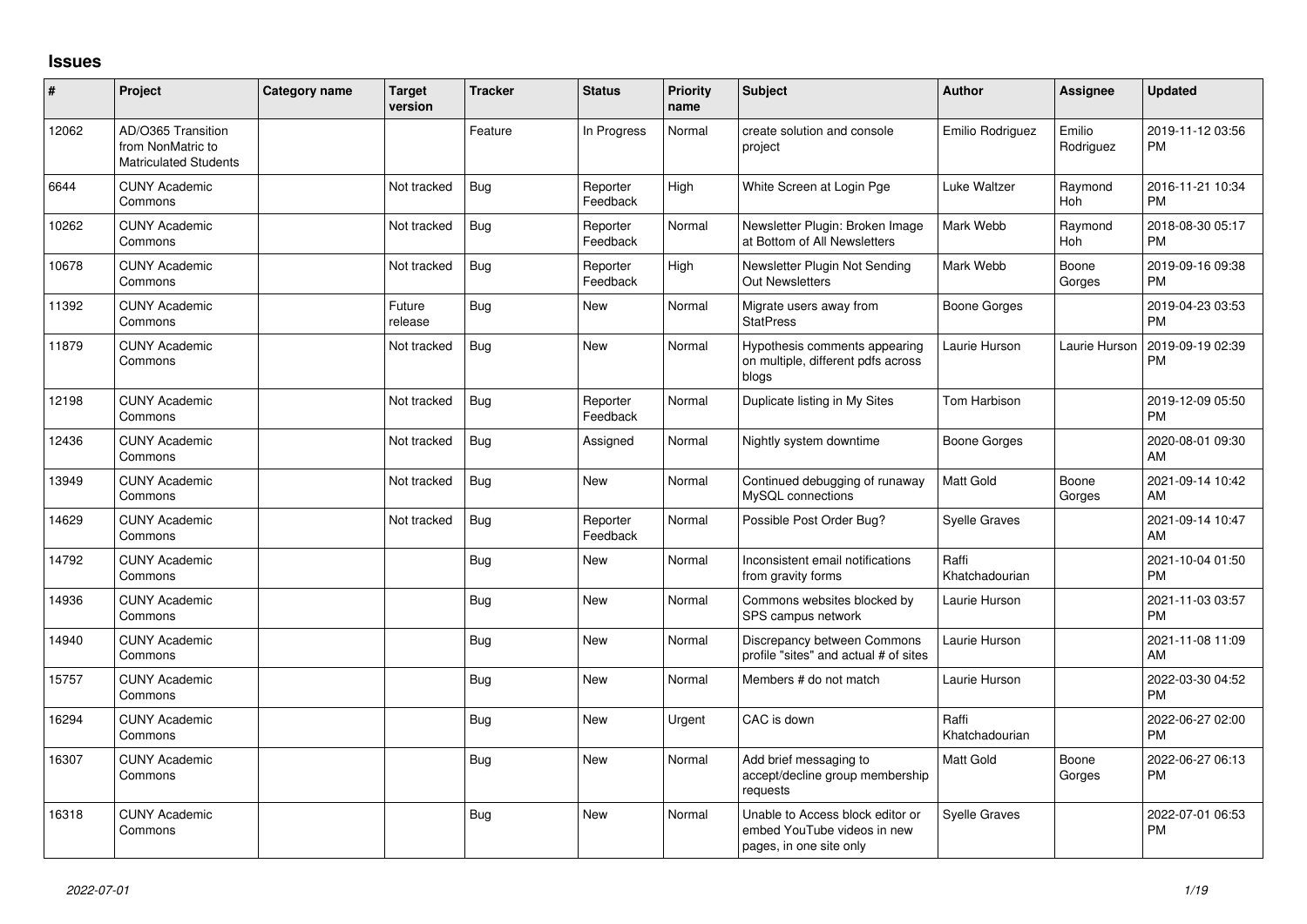| #     | Project                         | Category name | <b>Target</b><br>version | <b>Tracker</b> | <b>Status</b>        | <b>Priority</b><br>name | Subject                                                                                                                                      | <b>Author</b>           | <b>Assignee</b>    | <b>Updated</b>                |
|-------|---------------------------------|---------------|--------------------------|----------------|----------------------|-------------------------|----------------------------------------------------------------------------------------------------------------------------------------------|-------------------------|--------------------|-------------------------------|
| 7828  | <b>CUNY Academic</b><br>Commons |               | Not tracked              | Feature        | Assigned             | Normal                  | Theme Assessment 2017                                                                                                                        | Margaret Galvan         | Margaret<br>Galvan | 2017-05-02 10:41<br><b>PM</b> |
| 8837  | <b>CUNY Academic</b><br>Commons |               | Not tracked              | Feature        | Assigned             | Normal                  | Create a form to request info from<br>people requesting premium<br>themes and plugins                                                        | Matt Gold               | Marilyn<br>Weber   | 2017-11-14 03:35<br><b>PM</b> |
| 9908  | <b>CUNY Academic</b><br>Commons |               | Not tracked              | Feature        | New                  | Normal                  | Is it possible to send email<br>updates to users (or an email<br>address not on the list) for only a<br>single page AFTER being<br>prompted? | <b>Michael Shields</b>  | scott voth         | 2018-06-11 01:34<br><b>PM</b> |
| 10368 | <b>CUNY Academic</b><br>Commons |               | Future<br>release        | Feature        | Assigned             | Normal                  | Use ORCID data to populate<br>academic profile page                                                                                          | Stephen Francoeur       | Boone<br>Gorges    | 2018-09-25 01:53<br><b>PM</b> |
| 11131 | <b>CUNY Academic</b><br>Commons |               | Future<br>release        | Feature        | Reporter<br>Feedback | Normal                  | Image Annotation Plugins                                                                                                                     | Laurie Hurson           |                    | 2019-02-26 11:33<br>AM        |
| 11517 | <b>CUNY Academic</b><br>Commons |               | Not tracked              | Feature        | Assigned             | Normal                  | wp-accessibility plugin should not<br>strip 'target="_blank" by default                                                                      | <b>Boone Gorges</b>     | Laurie Hurson      | 2019-09-24 09:57<br>AM        |
| 12911 | <b>CUNY Academic</b><br>Commons |               | Not tracked              | Feature        | New                  | Normal                  | Block access to xmlrpc.php based<br>on User-Agent                                                                                            | <b>Boone Gorges</b>     | Boone<br>Gorges    | 2020-06-09 05:12<br><b>PM</b> |
| 13912 | <b>CUNY Academic</b><br>Commons |               | Not tracked              | Feature        | Hold                 | Low                     | posting "missed schedule"                                                                                                                    | Marilyn Weber           |                    | 2021-02-23 10:46<br>AM        |
| 14394 | <b>CUNY Academic</b><br>Commons |               | Not tracked              | Feature        | <b>New</b>           | Normal                  | Commons News Site - redesign                                                                                                                 | scott voth              | scott voth         | 2021-09-14 10:46<br>AM        |
| 15613 | <b>CUNY Academic</b><br>Commons |               | 2.0.3                    | Feature        | Reporter<br>Feedback | Normal                  | Adding "Passster" plugin                                                                                                                     | Laurie Hurson           |                    | 2022-06-29 11:32<br>AM        |
| 15883 | <b>CUNY Academic</b><br>Commons |               | 2.1.0                    | Feature        | <b>New</b>           | Normal                  | Release BPGES update                                                                                                                         | <b>Boone Gorges</b>     | Boone<br>Gorges    | 2022-05-26 10:39<br>AM        |
| 15923 | <b>CUNY Academic</b><br>Commons |               | Not tracked              | Feature        | Reporter<br>Feedback | Normal                  | <b>Bellows Plugin Adjustments</b>                                                                                                            | Laurie Hurson           |                    | 2022-04-20 10:10<br>AM        |
| 16092 | <b>CUNY Academic</b><br>Commons |               | Future<br>release        | Feature        | Hold                 | Normal                  | Don't show main site in Site<br>search results                                                                                               | <b>Boone Gorges</b>     | Boone<br>Gorges    | 2022-05-17 03:12<br><b>PM</b> |
| 16290 | <b>CUNY Academic</b><br>Commons |               |                          | Feature        | Reporter<br>Feedback | Normal                  | Add Table Of Contents Block<br>plug-in                                                                                                       | Raffi<br>Khatchadourian |                    | 2022-06-24 10:26<br>AM        |
| 8607  | <b>CUNY Academic</b><br>Commons |               | Not tracked              | Support        | New                  | Normal                  | Paypal?                                                                                                                                      | Marilyn Weber           | Matt Gold          | 2018-05-15 01:37<br><b>PM</b> |
| 9207  | <b>CUNY Academic</b><br>Commons |               | Future<br>release        | Support        | Reporter<br>Feedback | Normal                  | display dashboards made in<br>Tableau?                                                                                                       | Marilyn Weber           | Boone<br>Gorges    | 2018-04-10 10:42<br>AM        |
| 10657 | <b>CUNY Academic</b><br>Commons |               | Not tracked              | Support        | Reporter<br>Feedback | Normal                  | child theme problems                                                                                                                         | Marilyn Weber           |                    | 2018-11-08 01:19<br><b>PM</b> |
| 11149 | <b>CUNY Academic</b><br>Commons |               | Not tracked              | Support        | Reporter<br>Feedback | Normal                  | comments getting blocked                                                                                                                     | Marilyn Weber           | Raymond<br>Hoh     | 2019-03-26 11:40<br>AM        |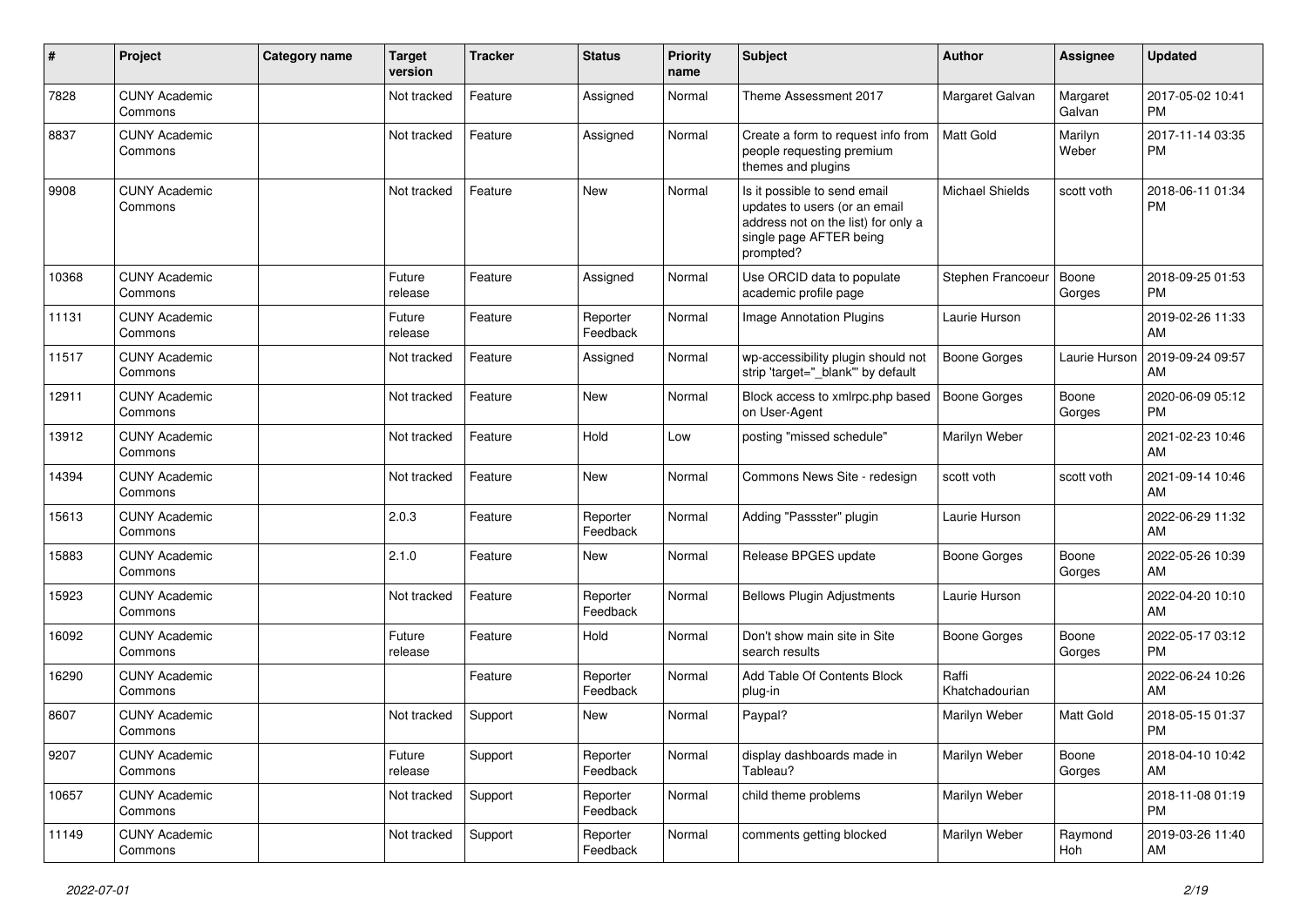| #     | Project                         | Category name | <b>Target</b><br>version | <b>Tracker</b> | <b>Status</b>        | <b>Priority</b><br>name | <b>Subject</b>                                                    | <b>Author</b> | Assignee       | <b>Updated</b>                |
|-------|---------------------------------|---------------|--------------------------|----------------|----------------------|-------------------------|-------------------------------------------------------------------|---------------|----------------|-------------------------------|
| 11509 | <b>CUNY Academic</b><br>Commons |               | Not tracked              | Support        | Reporter<br>Feedback | Normal                  | deleted Page causing a Menu<br>problem?                           | Marilyn Weber |                | 2019-06-04 09:54<br>AM        |
| 11519 | <b>CUNY Academic</b><br>Commons |               | Not tracked              | Support        | Assigned             | Normal                  | comment option not appearing                                      | Marilyn Weber |                | 2019-09-24 10:28<br>AM        |
| 11771 | <b>CUNY Academic</b><br>Commons |               | Not tracked              | Support        | Reporter<br>Feedback | Normal                  | post displays in sections                                         | Marilyn Weber |                | 2019-08-20 10:34<br>AM        |
| 11787 | <b>CUNY Academic</b><br>Commons |               | Not tracked              | Support        | Reporter<br>Feedback | Normal                  | automated comments notifications<br>on ZenDesk                    | Marilyn Weber |                | 2019-08-26 06:18<br><b>PM</b> |
| 11848 | <b>CUNY Academic</b><br>Commons |               | Not tracked              | Support        | Hold                 | Normal                  | a Dean of Faculty wants to share<br>a large file                  | Marilyn Weber |                | 2019-09-24 08:44<br>AM        |
| 12004 | <b>CUNY Academic</b><br>Commons |               | Not tracked              | Support        | Reporter<br>Feedback | Normal                  | Notifications for spam blog<br>comments                           | Gina Cherry   | Raymond<br>Hoh | 2019-11-01 12:05<br><b>PM</b> |
| 12328 | <b>CUNY Academic</b><br>Commons |               | Not tracked              | Support        | <b>New</b>           | Normal                  | Sign up Code for Non-CUNY<br>Faculty                              | Laurie Hurson |                | 2020-01-28 10:25<br>AM        |
| 12352 | <b>CUNY Academic</b><br>Commons |               | Not tracked              | Support        | <b>New</b>           | Normal                  | "posts list" page builder block<br>option                         | Marilyn Weber |                | 2020-02-03 01:29<br><b>PM</b> |
| 12484 | <b>CUNY Academic</b><br>Commons |               | Not tracked              | Support        | Reporter<br>Feedback | Normal                  | Sign up Code for COIL Course<br>starting in March                 | Laurie Hurson | Matt Gold      | 2020-03-02 02:26<br><b>PM</b> |
| 13034 | <b>CUNY Academic</b><br>Commons |               | Not tracked              | Support        | Reporter<br>Feedback | Normal                  | a site is asking people to join the<br>Commons to get a download  | Marilyn Weber |                | 2020-07-12 07:23<br>AM        |
| 13255 | <b>CUNY Academic</b><br>Commons |               | Not tracked              | Support        | Reporter<br>Feedback | Normal                  | Accessibility problems                                            | Marilyn Weber |                | 2020-09-01 05:48<br><b>PM</b> |
| 13286 | <b>CUNY Academic</b><br>Commons |               | Not tracked              | Support        | <b>New</b>           | Normal                  | problem connecting with<br>WordPress app                          | Marilyn Weber | Raymond<br>Hoh | 2020-09-08 11:16<br>AM        |
| 14398 | <b>CUNY Academic</b><br>Commons |               | Not tracked              | Support        | Reporter<br>Feedback | Normal                  | Events plug-in notification problem                               | Marilyn Weber |                | 2021-05-11 11:21<br>AM        |
| 14538 | <b>CUNY Academic</b><br>Commons |               | Not tracked              | Support        | Reporter<br>Feedback | Normal                  | <b>Weebly To Commons</b>                                          | Laurie Hurson |                | 2021-09-14 10:47<br>AM        |
| 14784 | <b>CUNY Academic</b><br>Commons |               |                          | Support        | Reporter<br>Feedback | Normal                  | User report of logo problem when<br>using Customizer theme        | Marilyn Weber |                | 2021-09-17 10:25<br>AM        |
| 14842 | <b>CUNY Academic</b><br>Commons |               | Not tracked              | Support        | Reporter<br>Feedback | Normal                  | Question about widgets and block<br>editor                        | Gina Cherry   |                | 2021-10-06 03:01<br><b>PM</b> |
| 14900 | <b>CUNY Academic</b><br>Commons |               | Not tracked              | Support        | Reporter<br>Feedback | Normal                  | previous theme?                                                   | Marilyn Weber |                | 2021-10-25 10:31<br>AM        |
| 15045 | <b>CUNY Academic</b><br>Commons |               |                          | Support        | <b>New</b>           | Normal                  | no result for KCeL in the search<br>box on the commons            | Marilyn Weber |                | 2021-12-10 11:29<br>AM        |
| 15169 | <b>CUNY Academic</b><br>Commons |               | 2.0.3                    | Support        | Reporter<br>Feedback | Normal                  | new Prelude website zipfiles for<br>custom theme and other files. | Marilyn Weber |                | 2022-06-29 11:32<br>AM        |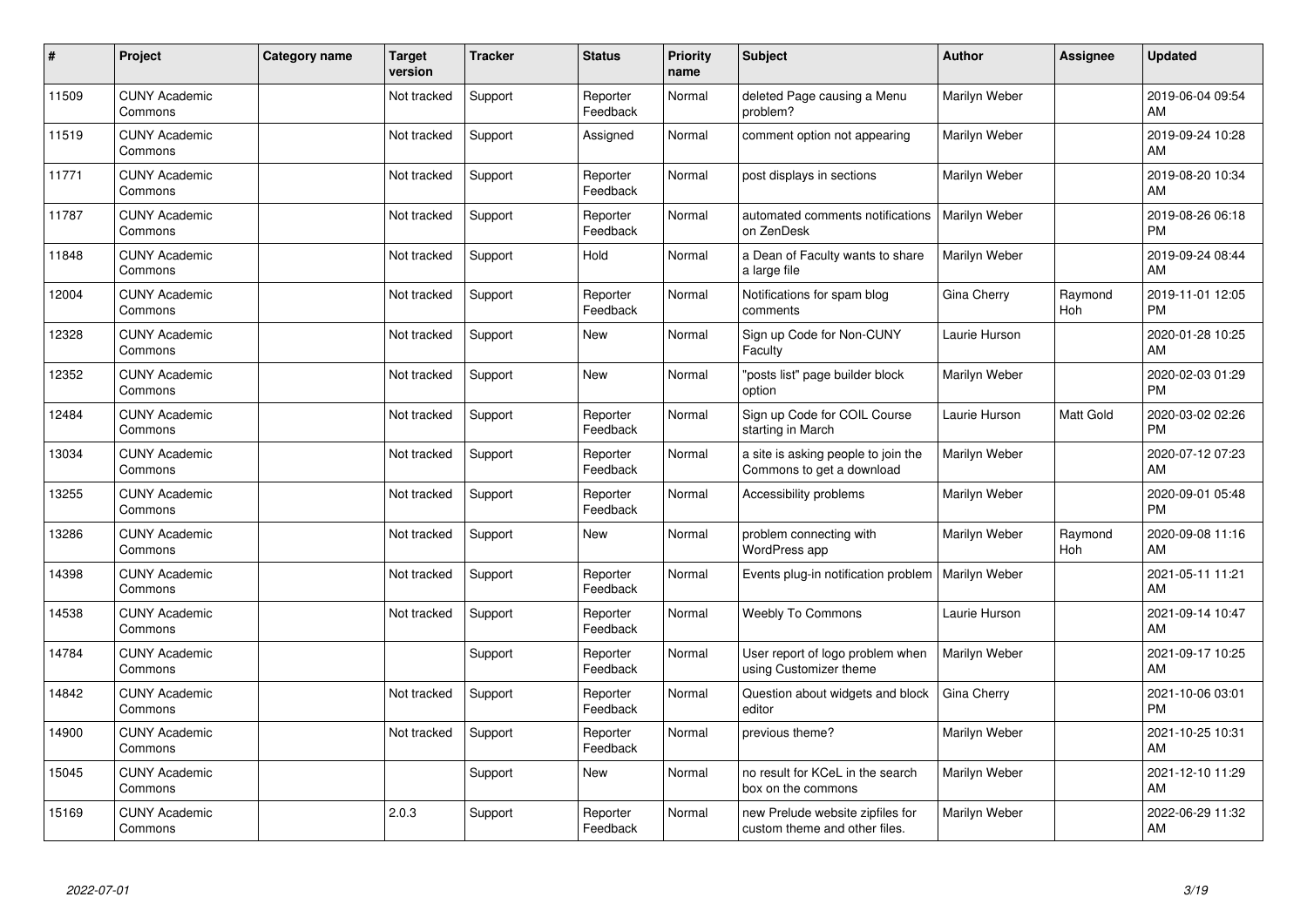| #     | Project                         | <b>Category name</b> | <b>Target</b><br>version | <b>Tracker</b> | <b>Status</b>        | <b>Priority</b><br>name | <b>Subject</b>                                                                       | <b>Author</b>    | <b>Assignee</b>     | <b>Updated</b>                |
|-------|---------------------------------|----------------------|--------------------------|----------------|----------------------|-------------------------|--------------------------------------------------------------------------------------|------------------|---------------------|-------------------------------|
| 15176 | <b>CUNY Academic</b><br>Commons |                      | Not tracked              | Support        | Reporter<br>Feedback | Normal                  | Archiving Q Writing & Old<br>Wordpress Sites on the Commons                          | Laurie Hurson    |                     | 2022-02-08 10:28<br>AM        |
| 15260 | <b>CUNY Academic</b><br>Commons |                      |                          | Support        | Reporter<br>Feedback | Normal                  | Diacritical markings   European<br>Stages                                            | Marilyn Weber    |                     | 2022-02-04 08:16<br>AM        |
| 15370 | <b>CUNY Academic</b><br>Commons |                      |                          | Support        | Reporter<br>Feedback | Normal                  | All-in-One Event Calendar?                                                           | Marilyn Weber    |                     | 2022-02-17 11:03<br>AM        |
| 15565 | <b>CUNY Academic</b><br>Commons |                      |                          | Support        | <b>New</b>           | Normal                  | Events - send updates to an email<br>listserv                                        | Marilyn Weber    |                     | 2022-03-10 01:06<br><b>PM</b> |
| 15655 | <b>CUNY Academic</b><br>Commons |                      | 2.0.3                    | Support        | Reporter<br>Feedback | Normal                  | Event Aggregator plugin?                                                             | Marilyn Weber    |                     | 2022-06-29 11:32<br>AM        |
| 15685 | <b>CUNY Academic</b><br>Commons |                      |                          | Support        | New                  | High                    | problem with chrome?                                                                 | Marilyn Weber    |                     | 2022-04-25 03:40<br><b>PM</b> |
| 15816 | <b>CUNY Academic</b><br>Commons |                      | Not tracked              | Support        | <b>New</b>           | Normal                  | slow loading at SPS                                                                  | Marilyn Weber    |                     | 2022-04-05 01:26<br><b>PM</b> |
| 16099 | <b>CUNY Academic</b><br>Commons |                      |                          | Support        | Reporter<br>Feedback | Normal                  | request for Newsletter Glue                                                          | Marilyn Weber    |                     | 2022-05-13 12:14<br><b>PM</b> |
| 16110 | <b>CUNY Academic</b><br>Commons |                      |                          | Support        | Reporter<br>Feedback | Normal                  | remove Creative Commons<br>license from pages?                                       | Marilyn Weber    | Raymond<br>Hoh      | 2022-05-17 06:11<br><b>PM</b> |
| 2612  | <b>CUNY Academic</b><br>Commons |                      | Not tracked              | Publicity      | Assigned             | Normal                  | Pinterest site for the Commons                                                       | local admin      | Sarah<br>Morgano    | 2016-03-04 11:19<br>AM        |
| 5298  | <b>CUNY Academic</b><br>Commons |                      | Not tracked              | Publicity      | <b>New</b>           | Normal                  | Survey Pop-Up Text                                                                   | Samantha Raddatz | Samantha<br>Raddatz | 2016-03-22 12:27<br><b>PM</b> |
| 6665  | <b>CUNY Academic</b><br>Commons |                      | Not tracked              | Publicity      | <b>New</b>           | Normal                  | Dead Link in 1.10 announcement<br>post                                               | Paige Dupont     | Stephen Real        | 2016-12-01 03:11<br><b>PM</b> |
| 11393 | <b>CUNY Academic</b><br>Commons |                      | Not tracked              | Publicity      | <b>New</b>           | Normal                  | After 1.15 release, ceate a hero<br>slide and post about adding a site<br>to a group | scott voth       | Patrick<br>Sweeney  | 2019-05-14 10:32<br>AM        |
| 14475 | <b>CUNY Academic</b><br>Commons |                      | Not tracked              | Publicity      | <b>New</b>           | Normal                  | OER Showcase Page                                                                    | Laurie Hurson    | Laurie Hurson       | 2021-09-14 10:46<br>AM        |
| 14504 | <b>CUNY Academic</b><br>Commons |                      | Not tracked              | Publicity      | Reporter<br>Feedback | Normal                  | Adding showcases to home page<br>menu                                                | Laurie Hurson    | Boone<br>Gorges     | 2022-01-19 03:26<br><b>PM</b> |
| 4235  | <b>CUNY Academic</b><br>Commons |                      | Not tracked              | Design/UX      | Assigned             | Normal                  | Explore user experience around<br>comments on forum topics vs docs                   | <b>Matt Gold</b> | Samantha<br>Raddatz | 2015-07-21 10:23<br>AM        |
| 10839 | <b>CUNY Academic</b><br>Commons | About page           | Not tracked              | Support        | <b>New</b>           | Normal                  | <b>Mission Statement Needs</b><br>Revision                                           | scott voth       | Matt Gold           | 2018-12-26 10:58<br>AM        |
| 2666  | <b>CUNY Academic</b><br>Commons | About page           | Not tracked              | Documentation  | Assigned             | Normal                  | <b>Update About Text</b>                                                             | Chris Stein      | Luke Waltzer        | 2016-03-04 11:19<br>AM        |
| 8900  | <b>CUNY Academic</b><br>Commons | Accessibility        | Future<br>release        | Feature        | Assigned             | Normal                  | Look into tools to enforce<br>accessibility in WP environment                        | <b>Matt Gold</b> | Boone<br>Gorges     | 2022-04-26 11:59<br>AM        |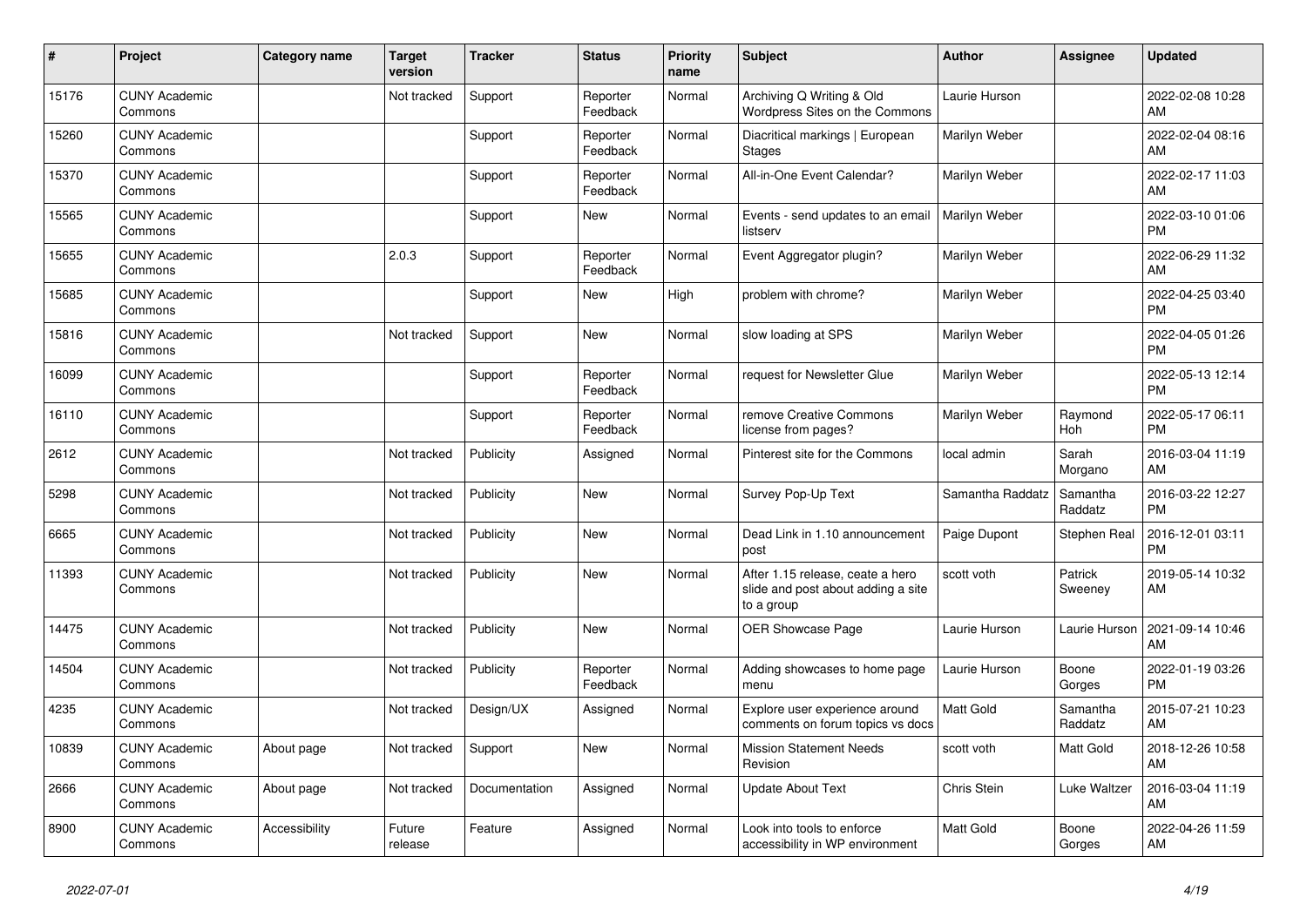| #     | Project                         | <b>Category name</b>      | <b>Target</b><br>version | <b>Tracker</b> | <b>Status</b>        | <b>Priority</b><br>name | <b>Subject</b>                                                                            | <b>Author</b>      | Assignee            | <b>Updated</b>                |
|-------|---------------------------------|---------------------------|--------------------------|----------------|----------------------|-------------------------|-------------------------------------------------------------------------------------------|--------------------|---------------------|-------------------------------|
| 8901  | <b>CUNY Academic</b><br>Commons | Accessibility             | Future<br>release        | Feature        | Assigned             | Normal                  | Theme analysis for accessibility                                                          | <b>Matt Gold</b>   | Boone<br>Gorges     | 2022-04-26 11:59<br>AM        |
| 4972  | <b>CUNY Academic</b><br>Commons | Analytics                 | Not tracked              | <b>Bug</b>     | New                  | Normal                  | <b>Newsletter Analytics</b>                                                               | Stephen Real       | Matt Gold           | 2015-12-09 12:54<br><b>PM</b> |
| 1460  | <b>CUNY Academic</b><br>Commons | Analytics                 | Future<br>release        | Feature        | Assigned             | Normal                  | Update System Report                                                                      | <b>Brian Foote</b> | Boone<br>Gorges     | 2015-11-09 06:13<br><b>PM</b> |
| 5581  | <b>CUNY Academic</b><br>Commons | Analytics                 | Future<br>release        | Feature        | Assigned             | Normal                  | <b>Explore alternatives to Google</b><br>Analytics                                        | <b>Matt Gold</b>   | Valerie<br>Townsend | 2020-04-17 03:12<br><b>PM</b> |
| 5679  | <b>CUNY Academic</b><br>Commons | Analytics                 | Not tracked              | Feature        | New                  | Normal                  | Logged In Users for GA                                                                    | Valerie Townsend   | Valerie<br>Townsend | 2016-06-11 09:49<br>AM        |
| 4070  | <b>CUNY Academic</b><br>Commons | Analytics                 | Not tracked              | Support        | Assigned             | Normal                  | Request for JITP site analytics                                                           | Matt Gold          | Seth Persons        | 2016-02-23 03:09<br><b>PM</b> |
| 15210 | <b>CUNY Academic</b><br>Commons | Analytics                 | Not tracked              | Design/UX      | <b>New</b>           | Normal                  | Google Analytics improvements                                                             | Colin McDonald     | Boone<br>Gorges     | 2022-05-24 10:47<br>AM        |
| 7022  | <b>CUNY Academic</b><br>Commons | Announcements             | Future<br>release        | Bug            | <b>New</b>           | Normal                  | Sitewide announcements should<br>be displayed on, and dismissable<br>from, mapped domains | Boone Gorges       | Boone<br>Gorges     | 2018-03-22 10:18<br>AM        |
| 4635  | <b>CUNY Academic</b><br>Commons | Authentication            | Future<br>release        | Feature        | New                  | Normal                  | Allow non-WP authentication                                                               | Boone Gorges       | Sonja Leix          | 2019-03-01 02:05<br><b>PM</b> |
| 9720  | <b>CUNY Academic</b><br>Commons | Authentication            | Future<br>release        | Feature        | <b>New</b>           | Normal                  | The Commons should be an<br>oAuth provider                                                | Boone Gorges       |                     | 2019-03-01 02:04<br><b>PM</b> |
| 5691  | <b>CUNY Academic</b><br>Commons | <b>Blogs (BuddyPress)</b> | Future<br>release        | Bug            | Assigned             | High                    | Differing numbers on Sites display                                                        | <b>Matt Gold</b>   | Raymond<br>Hoh      | 2016-06-13 01:37<br><b>PM</b> |
| 6078  | <b>CUNY Academic</b><br>Commons | <b>Blogs (BuddyPress)</b> | Future<br>release        | Feature        | New                  | Normal                  | <b>Explore Adding Network Blog</b><br>Metadata Plugin                                     | Luke Waltzer       | Luke Waltzer        | 2016-10-11 10:29<br><b>PM</b> |
| 8835  | <b>CUNY Academic</b><br>Commons | <b>Blogs (BuddyPress)</b> | Future<br>release        | Feature        | <b>New</b>           | Normal                  | Extend cuny.is shortlinks to sites                                                        | Luke Waltzer       | Boone<br>Gorges     | 2022-04-26 11:59<br>AM        |
| 8836  | <b>CUNY Academic</b><br>Commons | <b>Blogs (BuddyPress)</b> | Future<br>release        | Feature        | Assigned             | Normal                  | Redesign site launch process                                                              | Matt Gold          | Boone<br>Gorges     | 2019-10-03 02:49<br><b>PM</b> |
| 12350 | <b>CUNY Academic</b><br>Commons | Blogs (BuddyPress)        | Not tracked              | Support        | Reporter<br>Feedback | Normal                  | URL creation problem                                                                      | Marilyn Weber      |                     | 2020-02-03 11:27<br>AM        |
| 11243 | <b>CUNY Academic</b><br>Commons | BuddyPress (misc)         | Future<br>release        | Bug            | <b>New</b>           | Normal                  | Audit bp-custom.php                                                                       | Raymond Hoh        | Raymond<br>Hoh      | 2022-04-26 11:59<br>AM        |
| 58    | <b>CUNY Academic</b><br>Commons | BuddyPress (misc)         | Future<br>release        | Feature        | Assigned             | Low                     | Make member search sortable by<br>last name                                               | Roberta Brody      | Boone<br>Gorges     | 2010-08-26 02:38<br><b>PM</b> |
| 310   | <b>CUNY Academic</b><br>Commons | BuddyPress (misc)         | Future<br>release        | Feature        | Assigned             | Low                     | <b>Friend Request Email</b>                                                               | Matt Gold          | Samantha<br>Raddatz | 2015-11-09 05:08<br><b>PM</b> |
| 377   | <b>CUNY Academic</b><br>Commons | BuddyPress (misc)         | Future<br>release        | Feature        | Assigned             | Normal                  | Like buttons                                                                              | Matt Gold          | Boone<br>Gorges     | 2010-11-16 05:13<br><b>PM</b> |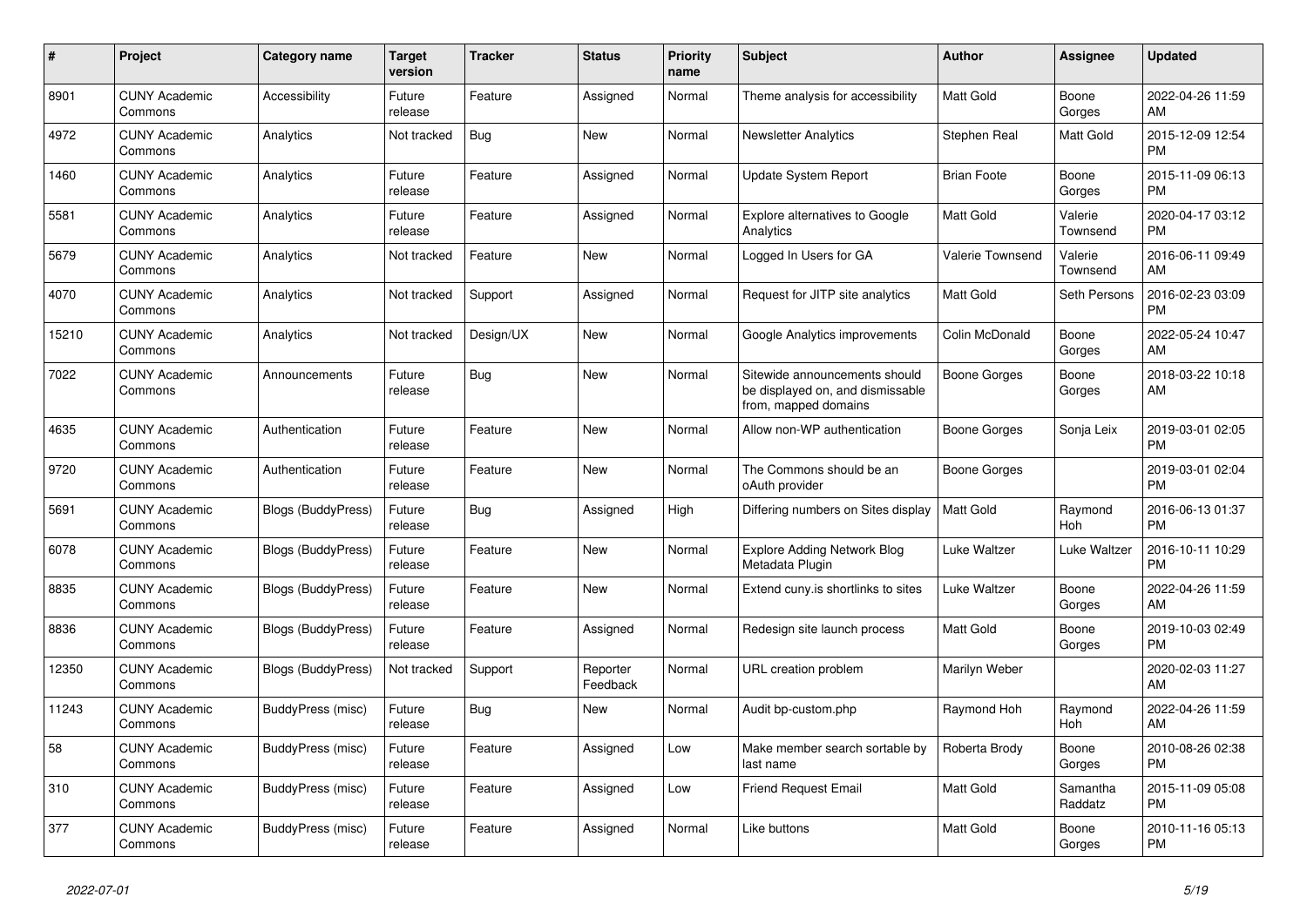| #     | <b>Project</b>                  | Category name          | Target<br>version | <b>Tracker</b> | <b>Status</b> | <b>Priority</b><br>name | <b>Subject</b>                                                     | <b>Author</b>       | Assignee            | <b>Updated</b>                |
|-------|---------------------------------|------------------------|-------------------|----------------|---------------|-------------------------|--------------------------------------------------------------------|---------------------|---------------------|-------------------------------|
| 435   | <b>CUNY Academic</b><br>Commons | BuddyPress (misc)      | Future<br>release | Feature        | Assigned      | Normal                  | Include Avatar Images in Forum<br><b>Post Notification Emails</b>  | <b>Matt Gold</b>    | Boone<br>Gorges     | 2010-12-08 12:40<br><b>PM</b> |
| 500   | <b>CUNY Academic</b><br>Commons | BuddyPress (misc)      | Future<br>release | Feature        | Assigned      | Normal                  | Export Group Data                                                  | <b>Matt Gold</b>    | Boone<br>Gorges     | 2010-12-19 12:09<br>PM.       |
| 554   | <b>CUNY Academic</b><br>Commons | BuddyPress (misc)      | Future<br>release | Feature        | Assigned      | Normal                  | Add Trackback notifications to<br>site-wide activity feed          | <b>Matt Gold</b>    | Boone<br>Gorges     | 2015-11-09 06:19<br><b>PM</b> |
| 599   | <b>CUNY Academic</b><br>Commons | BuddyPress (misc)      | Future<br>release | Feature        | Assigned      | Normal                  | Consider adding rating plugins for<br><b>BuddyPress/BBPress</b>    | <b>Matt Gold</b>    | Boone<br>Gorges     | 2011-08-22 06:50<br><b>PM</b> |
| 635   | <b>CUNY Academic</b><br>Commons | BuddyPress (misc)      | Future<br>release | Feature        | Assigned      | Normal                  | Big Blue Button<br>Videoconferencing in Groups and<br><b>Blogs</b> | Matt Gold           | Boone<br>Gorges     | 2011-03-14 03:24<br>PM        |
| 1423  | <b>CUNY Academic</b><br>Commons | BuddyPress (misc)      | Future<br>release | Feature        | Assigned      | Low                     | Show an avatar for pingback<br>comment activity items              | Boone Gorges        | Tahir Butt          | 2016-10-24 12:03<br><b>PM</b> |
| 2325  | <b>CUNY Academic</b><br>Commons | BuddyPress (misc)      | Future<br>release | Feature        | Assigned      | Low                     | Profile should have separate fields<br>for first/last names        | local admin         | Boone<br>Gorges     | 2015-11-09 06:09<br><b>PM</b> |
| 7624  | <b>CUNY Academic</b><br>Commons | BuddyPress (misc)      | Future<br>release | Design/UX      | New           | Normal                  | <b>BP Notifications</b>                                            | Luke Waltzer        | Paige Dupont        | 2017-02-08 10:43<br><b>PM</b> |
| 519   | <b>CUNY Academic</b><br>Commons | <b>BuddyPress Docs</b> | Future<br>release | Feature        | Assigned      | Low                     | TOC for individual docs - for new<br>BP "wiki-like" plugin         | scott voth          | Boone<br>Gorges     | 2015-11-09 05:54<br><b>PM</b> |
| 618   | <b>CUNY Academic</b><br>Commons | <b>BuddyPress Docs</b> | Future<br>release | Feature        | Assigned      | Normal                  | BuddyPress Docs: export formats                                    | Boone Gorges        | Boone<br>Gorges     | 2015-11-09 05:38<br><b>PM</b> |
| 1417  | <b>CUNY Academic</b><br>Commons | <b>BuddyPress Docs</b> | Future<br>release | Feature        | Assigned      | Low                     | <b>Bulk actions for BuddyPress Docs</b>                            | <b>Boone Gorges</b> | Boone<br>Gorges     | 2016-10-17 10:41<br><b>PM</b> |
| 1422  | <b>CUNY Academic</b><br>Commons | <b>BuddyPress Docs</b> | Future<br>release | Feature        | Assigned      | Normal                  | Make "created Doc" activity icons<br>non-mini                      | Boone Gorges        | Boone<br>Gorges     | 2015-11-09 05:48<br><b>PM</b> |
| 1744  | <b>CUNY Academic</b><br>Commons | <b>BuddyPress Docs</b> | Future<br>release | Feature        | Assigned      | Normal                  | Spreadsheet-style Docs                                             | Boone Gorges        | Boone<br>Gorges     | 2015-11-09 06:13<br><b>PM</b> |
| 2523  | <b>CUNY Academic</b><br>Commons | <b>BuddyPress Docs</b> | Future<br>release | Feature        | Assigned      | Normal                  | Allow Users to Upload Images to<br><b>BP</b> Docs                  | Matt Gold           | Boone<br>Gorges     | 2015-11-09 06:14<br><b>PM</b> |
| 6389  | <b>CUNY Academic</b><br>Commons | <b>BuddyPress Docs</b> | Future<br>release | Feature        | New           | Low                     | Make Discussion Area Visible<br>When Editing a Doc                 | Luke Waltzer        | Boone<br>Gorges     | 2016-10-21 04:16<br><b>PM</b> |
| 4226  | <b>CUNY Academic</b><br>Commons | <b>BuddyPress Docs</b> | Future<br>release | Design/UX      | New           | Normal                  | Add option to connect a Doc with<br>a Group                        | Samantha Raddatz    | Samantha<br>Raddatz | 2015-09-09 04:08<br><b>PM</b> |
| 13466 | <b>CUNY Academic</b><br>Commons | Cavalcade              | Future<br>release | Feature        | <b>New</b>    | Normal                  | Automated cleanup for duplicate<br>Cavalcade tasks                 | Boone Gorges        | Boone<br>Gorges     | 2020-10-13 05:24<br><b>PM</b> |
| 14994 | <b>CUNY Academic</b><br>Commons | cdev.gc.cuny.edu       | Not tracked       | Support        | In Progress   | Normal                  | Clear Cache on CDEV                                                | scott voth          | Raymond<br>Hoh      | 2021-12-07 03:51<br><b>PM</b> |
| 9060  | <b>CUNY Academic</b><br>Commons | Commons In A Box       | Not tracked       | Bug            | Hold          | Normal                  | Problems with CBox image library<br>/ upload                       | Lisa Rhody          | Raymond<br>Hoh      | 2018-01-10 03:26<br><b>PM</b> |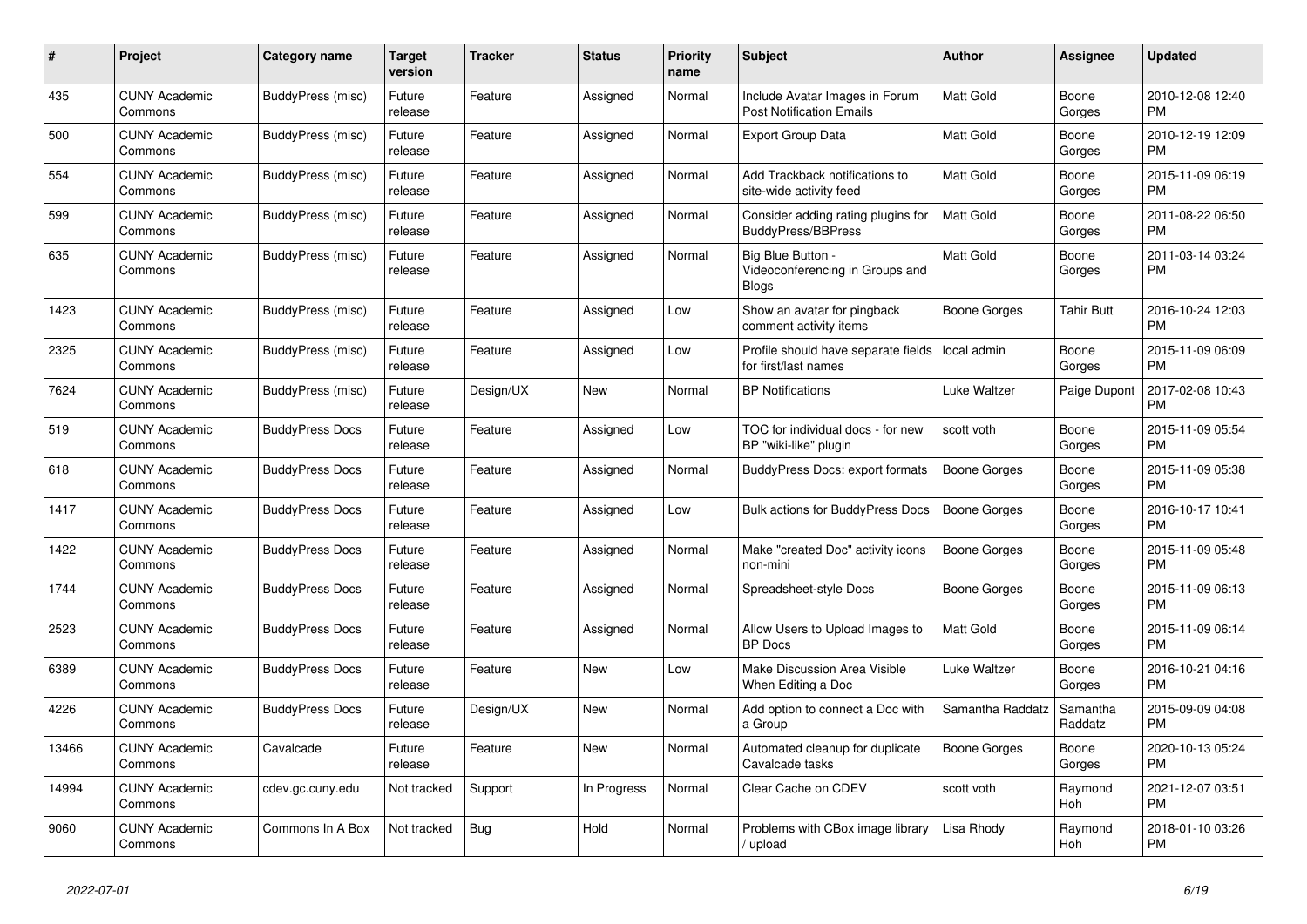| $\#$  | Project                         | <b>Category name</b>     | <b>Target</b><br>version | <b>Tracker</b> | <b>Status</b>        | Priority<br>name | <b>Subject</b>                                                      | <b>Author</b>           | <b>Assignee</b>     | <b>Updated</b>                |
|-------|---------------------------------|--------------------------|--------------------------|----------------|----------------------|------------------|---------------------------------------------------------------------|-------------------------|---------------------|-------------------------------|
| 4027  | <b>CUNY Academic</b><br>Commons | Commons In A Box         | Not tracked              | Design/UX      | Assigned             | Normal           | Usability review of CBOX update<br>procedures                       | <b>Matt Gold</b>        | Samantha<br>Raddatz | 2015-05-11 06:36<br><b>PM</b> |
| 11556 | <b>CUNY Academic</b><br>Commons | Courses                  | Not tracked              | Bug            | Reporter<br>Feedback | Normal           | Instructor name given in course<br>listing                          | Tom Harbison            |                     | 2019-06-25 04:12<br><b>PM</b> |
| 12438 | <b>CUNY Academic</b><br>Commons | Courses                  | Not tracked              | <b>Bug</b>     | <b>New</b>           | Normal           | Site appearing twice                                                | Laurie Hurson           | Boone<br>Gorges     | 2020-02-18 01:34<br><b>PM</b> |
| 10226 | <b>CUNY Academic</b><br>Commons | Courses                  | Future<br>release        | Feature        | <b>New</b>           | Normal           | Add "My Courses" to drop down<br>list                               | scott voth              | Boone<br>Gorges     | 2021-11-19 12:42<br><b>PM</b> |
| 11789 | <b>CUNY Academic</b><br>Commons | Courses                  | Future<br>release        | Feature        | <b>New</b>           | Normal           | Ability to remove item from<br>Courses list                         | Laurie Hurson           | Sonja Leix          | 2019-09-24 12:28<br><b>PM</b> |
| 9420  | <b>CUNY Academic</b><br>Commons | cuny.is                  | Not tracked              | Feature        | <b>New</b>           | Normal           | Request for http://cuny.is/streams                                  | Raffi<br>Khatchadourian | Marilyn<br>Weber    | 2018-04-02 10:08<br>AM        |
| 2754  | <b>CUNY Academic</b><br>Commons | Design                   | Future<br>release        | Feature        | Assigned             | Normal           | Determine strategy for CAC logo<br>handling in top header           | Micki Kaufman           | Chris Stein         | 2015-01-05 08:53<br><b>PM</b> |
| 8902  | <b>CUNY Academic</b><br>Commons | Design                   | Not tracked              | Feature        | Assigned             | Normal           | Report back on research on<br><b>BuddyPress themes</b>              | <b>Matt Gold</b>        | Michael Smith       | 2017-11-10 12:31<br><b>PM</b> |
| 860   | <b>CUNY Academic</b><br>Commons | Design                   | Future<br>release        | Design/UX      | Assigned             | Normal           | <b>Standardize Button Treatment</b><br><b>Across the Commons</b>    | Chris Stein             | Chris Stein         | 2014-05-01 09:45<br>AM        |
| 10439 | <b>CUNY Academic</b><br>Commons | Design                   | 2.1.0                    | Design/UX      | <b>New</b>           | Normal           | <b>Create Style Guide for Commons</b>                               | Sonja Leix              | Sara Cannon         | 2022-06-28 01:43<br><b>PM</b> |
| 16199 | <b>CUNY Academic</b><br>Commons | <b>Directories</b>       | 2.0.3                    | Bug            | <b>New</b>           | Normal           | Removed "Semester" Filter from<br><b>Courses Directory</b>          | Laurie Hurson           | Boone<br>Gorges     | 2022-06-29 11:32<br>AM        |
| 4225  | <b>CUNY Academic</b><br>Commons | DiRT Integration         | Future<br>release        | Design/UX      | New                  | Normal           | Add information to DIRT page (in<br>Create a Group)                 | Samantha Raddatz        | Matt Gold           | 2015-06-26 03:14<br><b>PM</b> |
| 3524  | <b>CUNY Academic</b><br>Commons | Documentation            | Not tracked              | Documentation  | Assigned             | Normal           | Post describing all you can do<br>when starting up a new blog/group | Matt Gold               | scott voth          | 2014-10-04 12:56<br><b>PM</b> |
| 14496 | <b>CUNY Academic</b><br>Commons | Domain Mapping           | Future<br>release        | Bug            | New                  | Normal           | Mapped domain SSO uses<br>third-party cookies                       | Raymond Hoh             | Raymond<br>Hoh      | 2021-05-24 04:03<br><b>PM</b> |
| 10982 | <b>CUNY Academic</b><br>Commons | Domain Mapping           | Not tracked              | Support        | Reporter<br>Feedback | Normal           | <b>CNAME</b> question                                               | scott voth              |                     | 2019-01-22 04:29<br><b>PM</b> |
| 11493 | <b>CUNY Academic</b><br>Commons | Domain Mapping           | Not tracked              | Support        | Reporter<br>Feedback | Normal           | Domain Mapping Request - Talia<br>Schaffer                          | scott voth              | Matt Gold           | 2019-08-06 08:39<br>AM        |
| 1165  | <b>CUNY Academic</b><br>Commons | Email Invitations        | Future<br>release        | Feature        | Assigned             | Low              | Allow saved lists of invitees under<br>Send Invites                 | Boone Gorges            | Boone<br>Gorges     | 2015-11-09 06:03<br><b>PM</b> |
| 1166  | <b>CUNY Academic</b><br>Commons | <b>Email Invitations</b> | Future<br>release        | Feature        | New                  | Low              | Better organizational tools for Sent   Boone Gorges<br>Invites      |                         | Boone<br>Gorges     | 2015-11-09 06:02<br><b>PM</b> |
| 1167  | <b>CUNY Academic</b><br>Commons | <b>Email Invitations</b> | Future<br>release        | Feature        | <b>New</b>           | Low              | Allow email invitations to be resent                                | Boone Gorges            | Boone<br>Gorges     | 2015-11-12 12:53<br>AM        |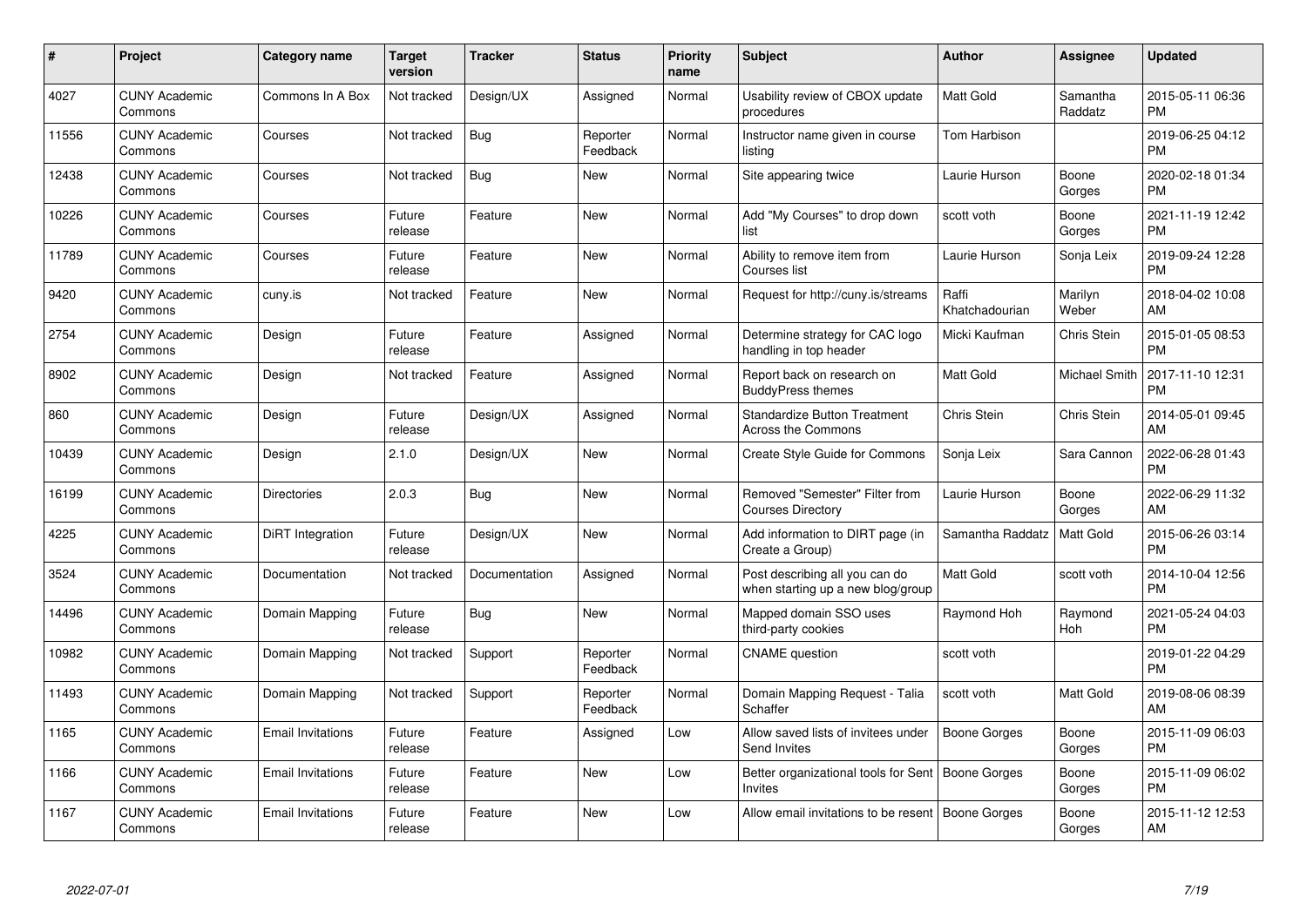| #     | Project                         | <b>Category name</b>       | <b>Target</b><br>version | Tracker    | <b>Status</b>        | <b>Priority</b><br>name | Subject                                                                             | Author                  | <b>Assignee</b> | <b>Updated</b>                |
|-------|---------------------------------|----------------------------|--------------------------|------------|----------------------|-------------------------|-------------------------------------------------------------------------------------|-------------------------|-----------------|-------------------------------|
| 9979  | <b>CUNY Academic</b><br>Commons | <b>Email Notifications</b> | Not tracked              | Bug        | Reporter<br>Feedback | Normal                  | Reports of slow email activation<br>emails                                          | Matt Gold               | Boone<br>Gorges | 2018-08-29 09:40<br><b>PM</b> |
| 11971 | <b>CUNY Academic</b><br>Commons | <b>Email Notifications</b> | Future<br>release        | <b>Bug</b> | Reporter<br>Feedback | Low                     | Pictures obscured in emailed post<br>notifications                                  | Marilyn Weber           | Raymond<br>Hoh  | 2019-11-21 01:14<br><b>PM</b> |
| 333   | <b>CUNY Academic</b><br>Commons | <b>Email Notifications</b> | Future<br>release        | Feature    | Assigned             | Low                     | Delay Forum Notification Email<br>Delivery Until After Editing Period<br>Ends       | Matt Gold               | Raymond<br>Hoh  | 2015-11-09 06:01<br><b>PM</b> |
| 5992  | <b>CUNY Academic</b><br>Commons | <b>Email Notifications</b> | Future<br>release        | Feature    | New                  | Normal                  | Changing the From line of<br>autogenerated blog emails                              | Marilyn Weber           |                 | 2018-09-27 05:19<br>PM.       |
| 12042 | <b>CUNY Academic</b><br>Commons | <b>Email Notifications</b> | Future<br>release        | Feature    | New                  | Normal                  | Improved error logging for BPGES<br>send queue                                      | Boone Gorges            | Boone<br>Gorges | 2021-11-19 12:25<br><b>PM</b> |
| 15604 | <b>CUNY Academic</b><br>Commons | <b>Email Notifications</b> | Future<br>release        | Feature    | Assigned             | Normal                  | Restructure Commons Group<br><b>Digest Email Messages</b>                           | <b>Matt Gold</b>        | Boone<br>Gorges | 2022-05-26 10:45<br>AM        |
| 4438  | <b>CUNY Academic</b><br>Commons | Events                     | Future<br>release        | <b>Bug</b> | Assigned             | Normal                  | Events Calendar - Export<br><b>Recurring Events</b>                                 | scott voth              | Daniel Jones    | 2016-05-23 04:25<br><b>PM</b> |
| 6749  | <b>CUNY Academic</b><br>Commons | Events                     | Future<br>release        | Bug        | New                  | Low                     | BPEO iCal request can trigger<br>very large number of DB queries                    | Boone Gorges            | Raymond<br>Hoh  | 2016-11-15 10:09<br><b>PM</b> |
| 3475  | <b>CUNY Academic</b><br>Commons | Events                     | Future<br>release        | Feature    | Assigned             | Normal                  | Request to add plugin to<br>streamline room<br>booking/appointment booking          | Naomi Barrettara        | Boone<br>Gorges | 2014-12-01 05:14<br><b>PM</b> |
| 4053  | <b>CUNY Academic</b><br>Commons | Events                     | Future<br>release        | Feature    | Assigned             | Normal                  | Create new tab for past events                                                      | <b>Matt Gold</b>        | Boone<br>Gorges | 2015-05-12 02:10<br>PM        |
| 4238  | <b>CUNY Academic</b><br>Commons | Events                     | Future<br>release        | Feature    | Assigned             | Normal                  | Copy Events to Other Groups?                                                        | <b>Matt Gold</b>        | Boone<br>Gorges | 2015-07-02 10:08<br>AM        |
| 4481  | <b>CUNY Academic</b><br>Commons | Events                     | Future<br>release        | Feature    | New                  | Normal                  | Group admins/mods should have<br>the ability to unlink an event from<br>the group   | <b>Boone Gorges</b>     | Boone<br>Gorges | 2017-04-24 03:53<br><b>PM</b> |
| 5016  | <b>CUNY Academic</b><br>Commons | Events                     | Future<br>release        | Feature    | Assigned             | Low                     | Allow comments to be posted on<br>events                                            | Matt Gold               | Raymond<br>Hoh  | 2019-03-01 02:23<br><b>PM</b> |
| 5696  | <b>CUNY Academic</b><br>Commons | Events                     | Future<br>release        | Feature    | Assigned             | Normal                  | Events Calendar - display options<br>/ calendar aggregation                         | <b>Matt Gold</b>        | Boone<br>Gorges | 2016-10-13 11:44<br>AM        |
| 11077 | <b>CUNY Academic</b><br>Commons | Events                     | Not tracked              | Feature    | Reporter<br>Feedback | Normal                  | Show event category description<br>in event list view                               | Raffi<br>Khatchadourian |                 | 2019-02-12 10:38<br><b>PM</b> |
| 11531 | <b>CUNY Academic</b><br>Commons | Events                     | Future<br>release        | Feature    | New                  | Normal                  | Main Events calendar should<br>include non-public events that<br>user has access to | scott voth              | Boone<br>Gorges | 2019-06-11 10:00<br>AM        |
| 4592  | <b>CUNY Academic</b><br>Commons | Events                     | Future<br>release        | Design/UX  | New                  | Normal                  | Event Creation - Venue Dropdown   Samantha Raddatz<br>Slow                          |                         | Boone<br>Gorges | 2015-09-14 04:56<br><b>PM</b> |
| 4903  | <b>CUNY Academic</b><br>Commons | Events                     | Future<br>release        | Design/UX  | Assigned             | Normal                  | Improving visual appearance of<br>event calendars                                   | Matt Gold               | Boone<br>Gorges | 2016-10-13 11:51<br>AM        |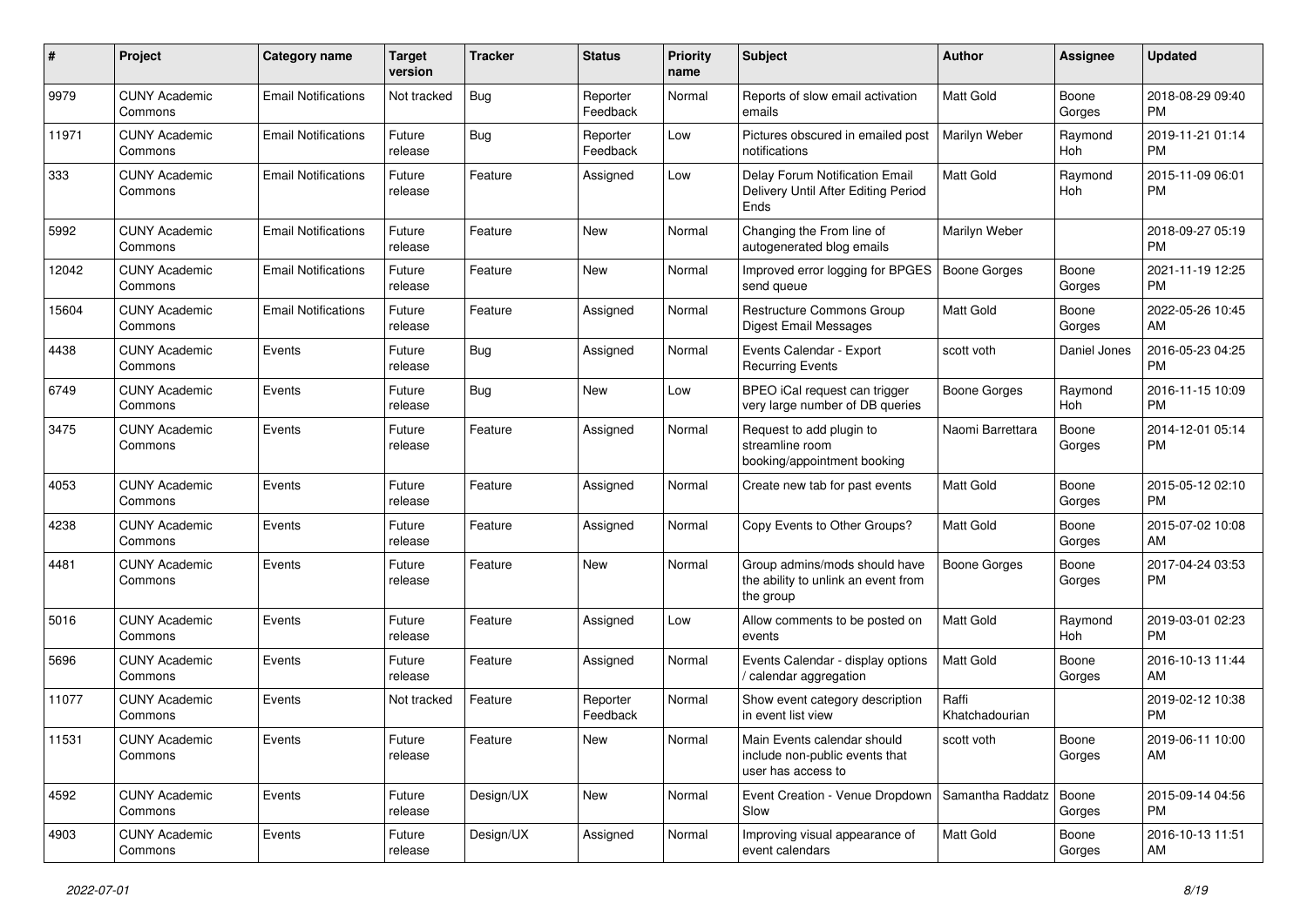| #     | <b>Project</b>                  | Category name      | <b>Target</b><br>version | <b>Tracker</b> | <b>Status</b>        | <b>Priority</b><br>name | <b>Subject</b>                                                               | <b>Author</b>    | Assignee            | <b>Updated</b>                |
|-------|---------------------------------|--------------------|--------------------------|----------------|----------------------|-------------------------|------------------------------------------------------------------------------|------------------|---------------------|-------------------------------|
| 5317  | <b>CUNY Academic</b><br>Commons | Group Blogs        | Not tracked              | <b>Bug</b>     | Reporter<br>Feedback | Normal                  | Notifications of New Post Didn't<br>Come                                     | Luke Waltzer     | Samantha<br>Raddatz | 2016-03-21 10:41<br><b>PM</b> |
| 653   | <b>CUNY Academic</b><br>Commons | Group Blogs        | Future<br>release        | Feature        | Assigned             | Normal                  | Redesign Integration of Groups<br>and Blogs                                  | <b>Matt Gold</b> | Samantha<br>Raddatz | 2015-11-09 05:40<br><b>PM</b> |
| 3580  | <b>CUNY Academic</b><br>Commons | Group Blogs        | Future<br>release        | Feature        | New                  | Normal                  | Multiple blogs per group                                                     | Boone Gorges     | Boone<br>Gorges     | 2018-02-20 02:02<br><b>PM</b> |
| 8756  | <b>CUNY Academic</b><br>Commons | Group Blogs        | Future<br>release        | Feature        | Hold                 | Normal                  | Connect multiple blogs to one<br>group?                                      | <b>Matt Gold</b> | Boone<br>Gorges     | 2017-09-30 10:42<br>AM        |
| 1192  | <b>CUNY Academic</b><br>Commons | <b>Group Files</b> | Future<br>release        | Feature        | Assigned             | Low                     | When posting group files, allow<br>users to add a category without<br>saving | <b>Matt Gold</b> | Raymond<br>Hoh      | 2015-11-09 05:53<br><b>PM</b> |
| 3080  | <b>CUNY Academic</b><br>Commons | <b>Group Files</b> | Future<br>release        | Feature        | Assigned             | Low                     | Create a system to keep track of<br>file changes                             | <b>Matt Gold</b> | Boone<br>Gorges     | 2014-02-26 10:04<br><b>PM</b> |
| 3354  | <b>CUNY Academic</b><br>Commons | <b>Group Files</b> | Future<br>release        | Feature        | Assigned             | Low                     | Allow Group Download of Multiple<br><b>Selected Files</b>                    | <b>Matt Gold</b> | <b>Chris Stein</b>  | 2014-08-01 08:50<br>AM        |
| 11834 | <b>CUNY Academic</b><br>Commons | <b>Group Files</b> | Future<br>release        | Feature        | New                  | Normal                  | Improved tools for managing<br>group file folders                            | Boone Gorges     | Sonja Leix          | 2019-09-06 03:55<br><b>PM</b> |
| 12091 | <b>CUNY Academic</b><br>Commons | <b>Group Files</b> | Future<br>release        | Feature        | New                  | Normal                  | Improved pre-upload file validation   Boone Gorges<br>for bp-group-documents |                  | Boone<br>Gorges     | 2019-11-14 01:21<br><b>PM</b> |
| 5268  | <b>CUNY Academic</b><br>Commons | Group Forums       | Future<br>release        | Bug            | Assigned             | Normal                  | Long-time to post to multiple<br>groups                                      | Luke Waltzer     | Daniel Jones        | 2016-09-07 06:31<br><b>PM</b> |
| 7928  | <b>CUNY Academic</b><br>Commons | Group Forums       | Not tracked              | Bug            | New                  | Normal                  | Duplicate Forum post                                                         | Luke Waltzer     | Raymond<br>Hoh      | 2017-04-11 09:27<br><b>PM</b> |
| 9835  | <b>CUNY Academic</b><br>Commons | Group Forums       | Future<br>release        | Bug            | Assigned             | Normal                  | add a "like" function?                                                       | Marilyn Weber    | <b>Erik Trainer</b> | 2018-06-05 01:49<br><b>PM</b> |
| 13328 | <b>CUNY Academic</b><br>Commons | Group Forums       | Not tracked              | Bug            | Reporter<br>Feedback | Normal                  | cross-posting in two related<br>groups                                       | Marilyn Weber    | Raymond<br>Hoh      | 2020-09-15 10:39<br><b>PM</b> |
| 13457 | <b>CUNY Academic</b><br>Commons | Group Forums       | 2.0.3                    | Bug            | <b>New</b>           | High                    | Forum post not sending<br>notifications                                      | Filipa Calado    | Raymond<br>Hoh      | 2022-06-29 11:32<br>AM        |
| 585   | <b>CUNY Academic</b><br>Commons | Group Forums       | Future<br>release        | Feature        | Assigned             | Normal                  | Merge Forum Topics                                                           | Sarah Morgano    | Boone<br>Gorges     | 2011-07-06 04:11<br><b>PM</b> |
| 3192  | <b>CUNY Academic</b><br>Commons | Group Forums       | Future<br>release        | Feature        | Assigned             | Normal                  | Customizable forum views for<br>bbPress 2.x group forums                     | Boone Gorges     | Raymond<br>Hoh      | 2015-11-09 12:47<br><b>PM</b> |
| 3193  | <b>CUNY Academic</b><br>Commons | Group Forums       | Future<br>release        | Feature        | Assigned             | Normal                  | bbPress 2.x dynamic roles and<br><b>RBE</b>                                  | Boone Gorges     | Boone<br>Gorges     | 2014-09-30 01:30<br><b>PM</b> |
| 10659 | <b>CUNY Academic</b><br>Commons | Group Forums       | Future<br>release        | Feature        | Assigned             | Normal                  | Post to multiple groups via email                                            | <b>Matt Gold</b> | Raymond<br>Hoh      | 2018-11-15 12:54<br>AM        |
| 13199 | <b>CUNY Academic</b><br>Commons | Group Forums       | Future<br>release        | Feature        | <b>New</b>           | Normal                  | Favoring Groups over bbPress<br>plugin                                       | Colin McDonald   | Colin<br>McDonald   | 2021-11-19 12:28<br><b>PM</b> |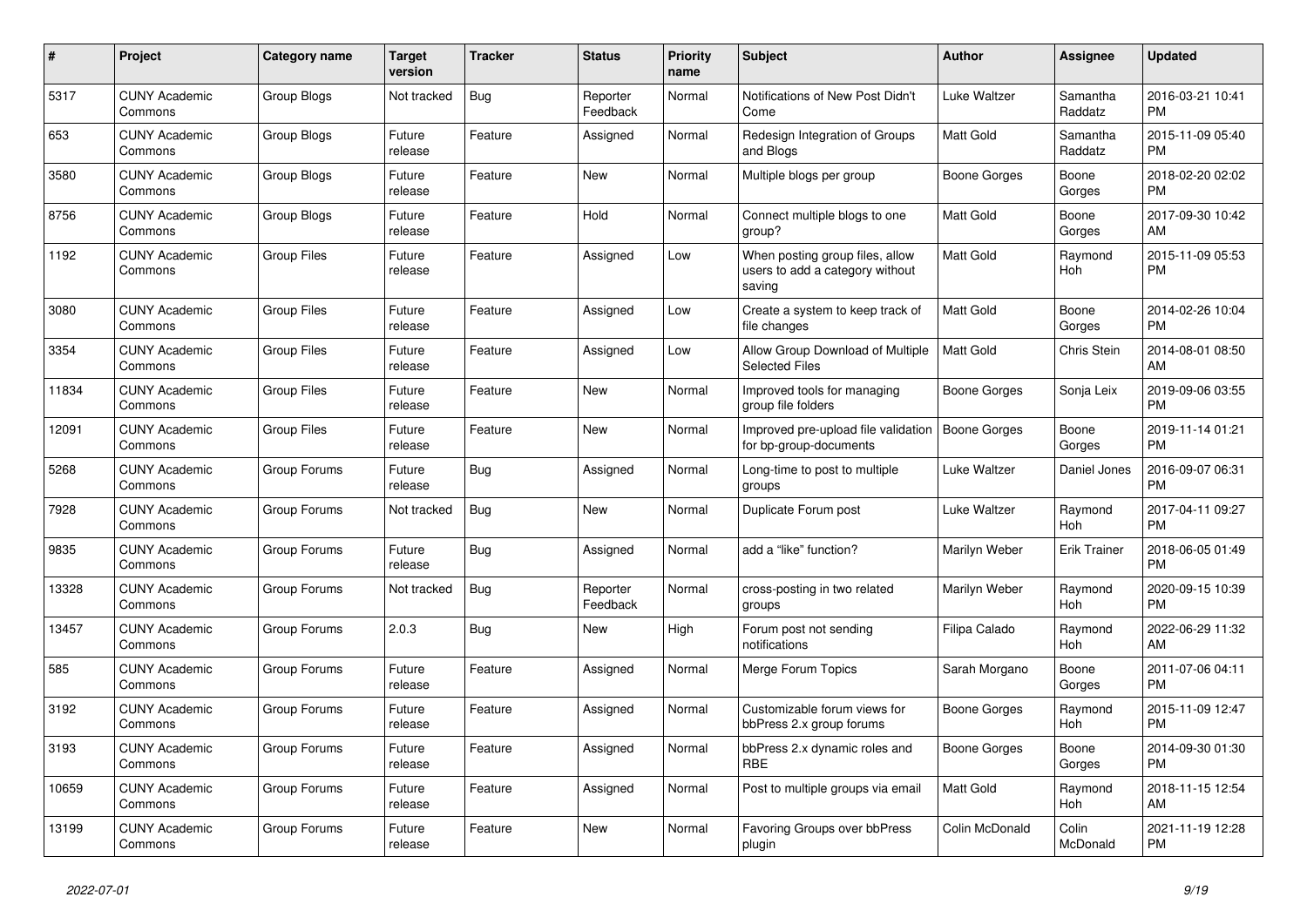| #     | Project                         | Category name     | Target<br>version | Tracker       | <b>Status</b>        | <b>Priority</b><br>name | <b>Subject</b>                                                                             | <b>Author</b>       | Assignee              | <b>Updated</b>                |
|-------|---------------------------------|-------------------|-------------------|---------------|----------------------|-------------------------|--------------------------------------------------------------------------------------------|---------------------|-----------------------|-------------------------------|
| 13358 | <b>CUNY Academic</b><br>Commons | Group Forums      | Future<br>release | Feature       | <b>New</b>           | Normal                  | Improved UI for group forum<br>threading settings                                          | Boone Gorges        | Raymond<br><b>Hoh</b> | 2021-11-19 12:27<br><b>PM</b> |
| 3059  | <b>CUNY Academic</b><br>Commons | Group Forums      | Future<br>release | Design/UX     | <b>New</b>           | Normal                  | Forum Post Permissable Content<br><b>Explanatory Text</b>                                  | Chris Stein         | <b>Chris Stein</b>    | 2015-04-02 11:27<br>AM        |
| 4221  | <b>CUNY Academic</b><br>Commons | Group Forums      | Future<br>release | Design/UX     | Assigned             | Normal                  | Add 'Number of Posts' display<br>option to Forum page                                      | Samantha Raddatz    | Samantha<br>Raddatz   | 2015-06-26 02:21<br><b>PM</b> |
| 6392  | <b>CUNY Academic</b><br>Commons | Group Forums      | Future<br>release | Design/UX     | Assigned             | Low                     | Composition/Preview Panes in<br>Forum Posts                                                | Luke Waltzer        | Paige Dupont          | 2016-10-21 04:26<br><b>PM</b> |
| 3419  | <b>CUNY Academic</b><br>Commons | Group Invitations | 1.6.14            | Bug           | Testing<br>Required  | Normal                  | Neatening the display of<br>messages on group requests                                     | Matt Gold           | Boone<br>Gorges       | 2014-09-01 09:29<br><b>PM</b> |
| 1456  | <b>CUNY Academic</b><br>Commons | Group Invitations | Future<br>release | Feature       | Reporter<br>Feedback | Low                     | Invite to Group Button from Profile<br>Field                                               | <b>Matt Gold</b>    | Samantha<br>Raddatz   | 2015-11-09 05:59<br><b>PM</b> |
| 2610  | <b>CUNY Academic</b><br>Commons | Group Invitations | Future<br>release | Feature       | Assigned             | Low                     | Request: Custom invitation<br>message to group invites                                     | local admin         | Boone<br>Gorges       | 2015-11-09 06:13<br><b>PM</b> |
| 3308  | <b>CUNY Academic</b><br>Commons | Group Invitations | Future<br>release | Feature       | Assigned             | Normal                  | Allow members to rescind group<br>invitations                                              | Matt Gold           | Boone<br>Gorges       | 2015-04-01 08:53<br><b>PM</b> |
| 13370 | <b>CUNY Academic</b><br>Commons | Group Library     | Future<br>release | Feature       | New                  | Normal                  | Library bulk deletion and folder<br>editing                                                | Colin McDonald      | Boone<br>Gorges       | 2020-10-13 10:41<br>AM        |
| 13650 | <b>CUNY Academic</b><br>Commons | Group Library     | Future<br>release | Feature       | New                  | Normal                  | Forum Attachments in Group<br>Library                                                      | Laurie Hurson       |                       | 2021-11-19 12:30<br><b>PM</b> |
| 14309 | <b>CUNY Academic</b><br>Commons | Group Library     | Future<br>release | Feature       | <b>New</b>           | Normal                  | Better handling of<br>bp_group_document file download<br>attempts when file is not present | <b>Boone Gorges</b> | Boone<br>Gorges       | 2021-11-19 12:28<br><b>PM</b> |
| 481   | <b>CUNY Academic</b><br>Commons | Groups (misc)     | Future<br>release | Feature       | Assigned             | Normal                  | ability to archive inactive groups<br>and blogs                                            | Michael Mandiberg   | Samantha<br>Raddatz   | 2015-11-09 05:56<br><b>PM</b> |
| 1544  | <b>CUNY Academic</b><br>Commons | Groups (misc)     | Future<br>release | Feature       | Reporter<br>Feedback | Normal                  | Group Filtering and Sorting                                                                | Matt Gold           | <b>Chris Stein</b>    | 2019-03-01 02:25<br><b>PM</b> |
| 3458  | <b>CUNY Academic</b><br>Commons | Groups (misc)     | Future<br>release | Feature       | Assigned             | Normal                  | Filter Members of Group by<br>Campus                                                       | Michael Smith       | Samantha<br>Raddatz   | 2014-09-26 08:32<br><b>PM</b> |
| 7115  | <b>CUNY Academic</b><br>Commons | Groups (misc)     | Future<br>release | Feature       | Reporter<br>Feedback | Normal                  | make licensing info clear during<br>group creation                                         | <b>Matt Gold</b>    | Raymond<br>Hoh        | 2020-12-08 11:32<br>AM        |
| 12446 | <b>CUNY Academic</b><br>Commons | Groups (misc)     | Future<br>release | Feature       | Reporter<br>Feedback | Normal                  | Toggle default site to group forum<br>postina                                              | Laurie Hurson       | Laurie Hurson         | 2020-03-10 11:57<br>AM        |
| 9015  | <b>CUNY Academic</b><br>Commons | Groups (misc)     | Not tracked       | Outreach      | Assigned             | Normal                  | Email group admins the email<br>addresses of their groups                                  | Matt Gold           | Matt Gold             | 2018-01-02 09:54<br>AM        |
| 11883 | <b>CUNY Academic</b><br>Commons | Help/Codex        | Not tracked       | Support       | New                  | Normal                  | Need Embedding Help Page<br>Update (Tableau)                                               | Anthony Wheeler     | scott voth            | 2019-09-24 08:49<br>AM        |
| 12392 | <b>CUNY Academic</b><br>Commons | Help/Codex        | Not tracked       | Documentation | <b>New</b>           | Normal                  | <b>Updates to Common Commons</b><br>Questions on Help Page                                 | scott voth          | Margaret<br>Galvan    | 2020-02-11 10:53<br>AM        |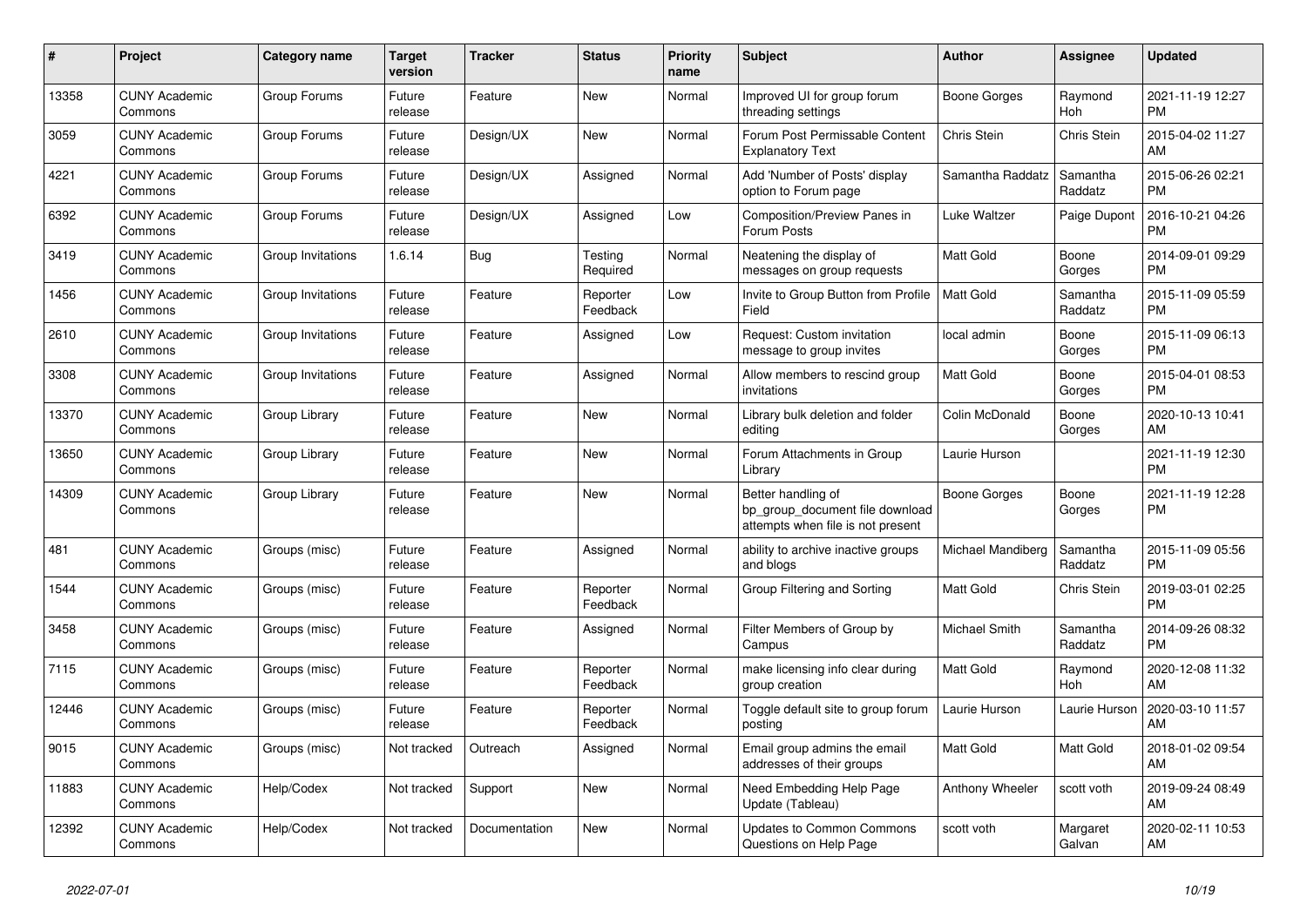| #     | Project                         | <b>Category name</b>           | <b>Target</b><br>version | <b>Tracker</b> | <b>Status</b> | Priority<br>name | <b>Subject</b>                                                                             | Author              | <b>Assignee</b>   | <b>Updated</b>                |
|-------|---------------------------------|--------------------------------|--------------------------|----------------|---------------|------------------|--------------------------------------------------------------------------------------------|---------------------|-------------------|-------------------------------|
| 6995  | <b>CUNY Academic</b><br>Commons | Home Page                      | Not tracked              | Bug            | Assigned      | Normal           | member filter on homepage not<br>workina                                                   | <b>Matt Gold</b>    | Raymond<br>Hoh    | 2016-12-11 09:46<br><b>PM</b> |
| 1888  | <b>CUNY Academic</b><br>Commons | Home Page                      | Future<br>release        | Feature        | Assigned      | Normal           | Refactor BP MPO Activity Filter to<br>support proper pagination                            | Sarah Morgano       | Boone<br>Gorges   | 2014-05-01 07:11<br><b>PM</b> |
| 1983  | <b>CUNY Academic</b><br>Commons | Home Page                      | Future<br>release        | Feature        | Assigned      | Low              | Media Library integration with<br>Featured Content plugin                                  | Boone Gorges        | Dominic<br>Giglio | 2014-03-17 10:34<br>AM        |
| 4980  | <b>CUNY Academic</b><br>Commons | Home Page                      | Future<br>release        | Feature        | Assigned      | Normal           | CAC Featured Content -- Adding<br>Randomization                                            | <b>Matt Gold</b>    | Boone<br>Gorges   | 2016-12-12 03:01<br><b>PM</b> |
| 10580 | <b>CUNY Academic</b><br>Commons | Information<br>Architecture    | Future<br>release        | Design/UX      | New           | Normal           | Primary nav item review                                                                    | <b>Boone Gorges</b> | Sara Cannon       | 2022-06-28 01:29<br><b>PM</b> |
| 3230  | <b>CUNY Academic</b><br>Commons | Internal Tools and<br>Workflow | Not tracked              | Feature        | Assigned      | High             | Scripts for quicker<br>provisioning/updating of<br>development environments                | <b>Boone Gorges</b> | Boone<br>Gorges   | 2016-01-26 04:54<br><b>PM</b> |
| 13891 | <b>CUNY Academic</b><br>Commons | Internal Tools and<br>Workflow | 2.1.0                    | Feature        | New           | Normal           | Migrate automated linting to<br>GitHub Actions                                             | <b>Boone Gorges</b> | Jeremy Felt       | 2022-06-29 11:13<br>AM        |
| 15194 | <b>CUNY Academic</b><br>Commons | Internal Tools and<br>Workflow | 2.1.0                    | Feature        | New           | Normal           | PHPCS sniff for un-restored<br>switch_to_blog() calls                                      | <b>Boone Gorges</b> | Jeremy Felt       | 2022-05-26 10:45<br>AM        |
| 5234  | <b>CUNY Academic</b><br>Commons | Membership                     | Future<br>release        | Feature        | Assigned      | Normal           | Write Unconfirmed patch for WP                                                             | <b>Boone Gorges</b> | Boone<br>Gorges   | 2016-10-24 11:18<br>AM        |
| 12382 | <b>CUNY Academic</b><br>Commons | Membership                     | Not tracked              | Support        | New           | Normal           | Email request change                                                                       | Marilyn Weber       | Marilyn<br>Weber  | 2020-02-06 12:56<br><b>PM</b> |
| 4535  | <b>CUNY Academic</b><br>Commons | My Commons                     | Future<br>release        | Bug            | New           | Low              | My Commons filter issue                                                                    | scott voth          | Raymond<br>Hoh    | 2015-09-01 11:17<br>AM        |
| 3330  | <b>CUNY Academic</b><br>Commons | My Commons                     | Future<br>release        | Feature        | Assigned      | Normal           | "Commons Information" tool                                                                 | Boone Gorges        | Chris Stein       | 2014-09-22 08:46<br><b>PM</b> |
| 3517  | <b>CUNY Academic</b><br>Commons | My Commons                     | Future<br>release        | Feature        | Assigned      | Normal           | Mute/Unmute My Commons<br>updates                                                          | <b>Matt Gold</b>    | Raymond<br>Hoh    | 2015-11-09 01:19<br><b>PM</b> |
| 3536  | <b>CUNY Academic</b><br>Commons | My Commons                     | Future<br>release        | Feature        | Assigned      | Normal           | Infinite Scroll on My Commons<br>page                                                      | <b>Matt Gold</b>    | Raymond<br>Hoh    | 2015-04-13 04:42<br><b>PM</b> |
| 3565  | <b>CUNY Academic</b><br>Commons | My Commons                     | Not tracked              | Documentation  | New           | Normal           | Load Newest inconsistencies                                                                | Chris Stein         | scott voth        | 2015-11-09 01:16<br><b>PM</b> |
| 3577  | <b>CUNY Academic</b><br>Commons | My Commons                     | Future<br>release        | Design/UX      | Assigned      | Normal           | Replies to items in My Commons                                                             | <b>Matt Gold</b>    | Raymond<br>Hoh    | 2015-04-09 05:19<br><b>PM</b> |
| 8440  | <b>CUNY Academic</b><br>Commons | Onboarding                     | Not tracked              | Bug            | New           | Normal           | Create Test Email Accounts for<br><b>Onboarding Project</b>                                | Stephen Real        | Stephen Real      | 2017-08-01 09:49<br><b>PM</b> |
| 9028  | <b>CUNY Academic</b><br>Commons | Onboarding                     | Future<br>release        | Feature        | Assigned      | Normal           | suggest groups to new members<br>during the registration process                           | Matt Gold           | Chris Stein       | 2018-10-24 12:34<br><b>PM</b> |
| 9895  | <b>CUNY Academic</b><br>Commons | Onboarding                     | Future<br>release        | Feature        | Assigned      | Normal           | Add "Accept Invitation"<br>link/button/function to Group<br>and/or Site invitation emails? | Luke Waltzer        | Boone<br>Gorges   | 2018-06-07 12:42<br><b>PM</b> |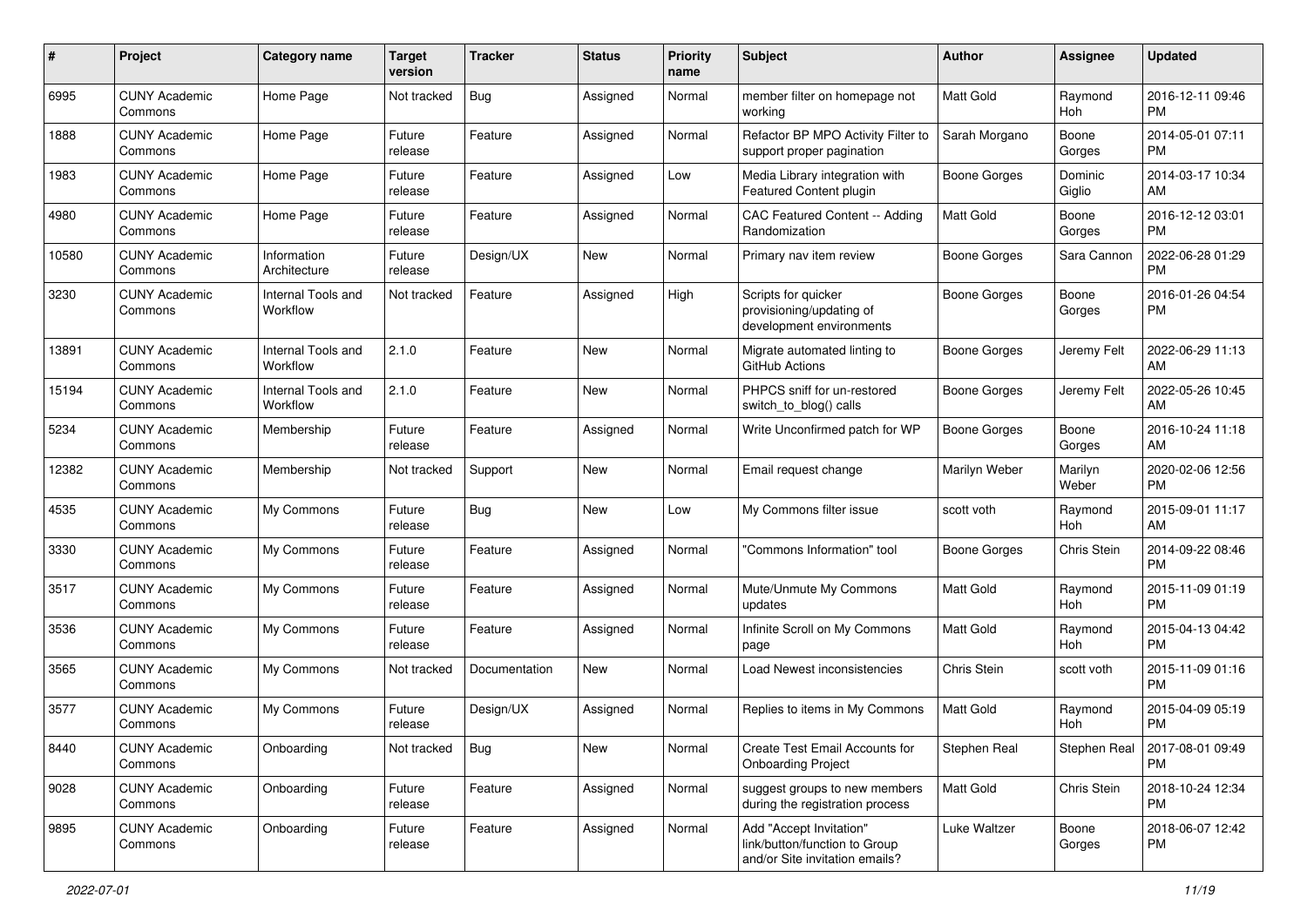| #     | Project                         | <b>Category name</b>    | <b>Target</b><br>version | <b>Tracker</b> | <b>Status</b>        | Priority<br>name | <b>Subject</b>                                                                 | Author                  | <b>Assignee</b>     | <b>Updated</b>                |
|-------|---------------------------------|-------------------------|--------------------------|----------------|----------------------|------------------|--------------------------------------------------------------------------------|-------------------------|---------------------|-------------------------------|
| 5955  | <b>CUNY Academic</b><br>Commons | Outreach                | Future<br>release        | Feature        | Assigned             | Normal           | Create auto-newsletter for<br>commons members                                  | <b>Matt Gold</b>        | Luke Waltzer        | 2016-08-30 10:34<br>AM        |
| 10794 | <b>CUNY Academic</b><br>Commons | Performance             | Not tracked              | <b>Bug</b>     | New                  | Normal           | Memcached connection<br>occasionally breaks                                    | <b>Boone Gorges</b>     | Boone<br>Gorges     | 2018-12-06 03:30<br><b>PM</b> |
| 14908 | <b>CUNY Academic</b><br>Commons | Performance             |                          | Bug            | New                  | Normal           | Stale object cache on cdev                                                     | Raymond Hoh             | Boone<br>Gorges     | 2021-12-07 09:45<br>AM        |
| 15242 | <b>CUNY Academic</b><br>Commons | Performance             | Not tracked              | Bug            | Reporter<br>Feedback | Normal           | Slugist site                                                                   | Raffi<br>Khatchadourian | Boone<br>Gorges     | 2022-02-07 11:14<br>AM        |
| 14787 | <b>CUNY Academic</b><br>Commons | Plugin Packages         | Future<br>release        | Feature        | New                  | Normal           | Creating a "Design" plugin<br>package                                          | Laurie Hurson           | scott voth          | 2022-04-27 04:56<br><b>PM</b> |
| 5827  | <b>CUNY Academic</b><br>Commons | <b>Public Portfolio</b> | Future<br>release        | Bug            | Assigned             | Normal           | Academic Interests square bracket   scott voth<br>links not working            |                         | Chris Stein         | 2016-08-11 11:59<br><b>PM</b> |
| 2013  | <b>CUNY Academic</b><br>Commons | <b>Public Portfolio</b> | Future<br>release        | Feature        | Assigned             | Low              | Have Profile Privacy Options show<br>up only for filled-in fields              | Matt Gold               | Boone<br>Gorges     | 2015-11-09 06:09<br><b>PM</b> |
| 2753  | <b>CUNY Academic</b><br>Commons | <b>Public Portfolio</b> | Future<br>release        | Feature        | New                  | Normal           | Create actual actual tagification in<br>academic interests and other<br>fields | Micki Kaufman           | Boone<br>Gorges     | 2015-01-05 08:52<br><b>PM</b> |
| 2832  | <b>CUNY Academic</b><br>Commons | <b>Public Portfolio</b> | Future<br>release        | Feature        | Assigned             | Normal           | Improve interface for (not)<br>auto-linking profile fields                     | <b>Boone Gorges</b>     | Chris Stein         | 2015-01-05 08:52<br><b>PM</b> |
| 2881  | <b>CUNY Academic</b><br>Commons | <b>Public Portfolio</b> | Future<br>release        | Feature        | Assigned             | Normal           | Redesign the UX for Profiles                                                   | Chris Stein             | Chris Stein         | 2016-10-13 12:45<br><b>PM</b> |
| 3042  | <b>CUNY Academic</b><br>Commons | <b>Public Portfolio</b> | Future<br>release        | Feature        | Assigned             | Normal           | Browsing member interests                                                      | Matt Gold               | Boone<br>Gorges     | 2015-03-21 09:04<br>PM        |
| 3048  | CUNY Academic<br>Commons        | <b>Public Portfolio</b> | Future<br>release        | Feature        | New                  | Low              | Images for rich text profile fields                                            | Boone Gorges            | Boone<br>Gorges     | 2014-02-19 12:56<br><b>PM</b> |
| 3220  | <b>CUNY Academic</b><br>Commons | <b>Public Portfolio</b> | Future<br>release        | Feature        | Assigned             | Normal           | Add indent/outdent option to<br>Formatting Buttons on Profile<br>Page          | <b>Matt Gold</b>        | Boone<br>Gorges     | 2014-05-21 10:39<br><b>PM</b> |
| 3768  | <b>CUNY Academic</b><br>Commons | <b>Public Portfolio</b> | Future<br>release        | Feature        | Assigned             | Normal           | Institutions/Past positions on<br>public portfolios                            | <b>Matt Gold</b>        | Boone<br>Gorges     | 2018-04-23 10:44<br>AM        |
| 3770  | <b>CUNY Academic</b><br>Commons | <b>Public Portfolio</b> | Future<br>release        | Feature        | Assigned             | Normal           | Improve Layout/Formatting of<br>Positions Area on Public Portfolios            | Matt Gold               | Chris Stein         | 2015-04-01 09:17<br><b>PM</b> |
| 10354 | <b>CUNY Academic</b><br>Commons | Public Portfolio        | Future<br>release        | Feature        | New                  | Normal           | Opt out of Having a Profile Page                                               | scott voth              | Chris Stein         | 2020-05-12 10:43<br>AM        |
| 14184 | <b>CUNY Academic</b><br>Commons | Public Portfolio        | Future<br>release        | Feature        | New                  | Normal           | Centralized mechanism for storing   Boone Gorges<br>Campus affiliations        |                         | Boone<br>Gorges     | 2022-01-04 11:35<br>AM        |
| 11496 | <b>CUNY Academic</b><br>Commons | Public Portfolio        | 1.15.2                   | Support        | New                  | Normal           | Replace Twitter Icon on Member<br>Portfolio page                               | scott voth              | Boone<br>Gorges     | 2019-06-06 01:03<br><b>PM</b> |
| 4253  | <b>CUNY Academic</b><br>Commons | Public Portfolio        | Future<br>release        | Design/UX      | New                  | Normal           | Encourage users to add portfolio<br>content                                    | Samantha Raddatz        | Samantha<br>Raddatz | 2015-07-07 11:32<br>AM        |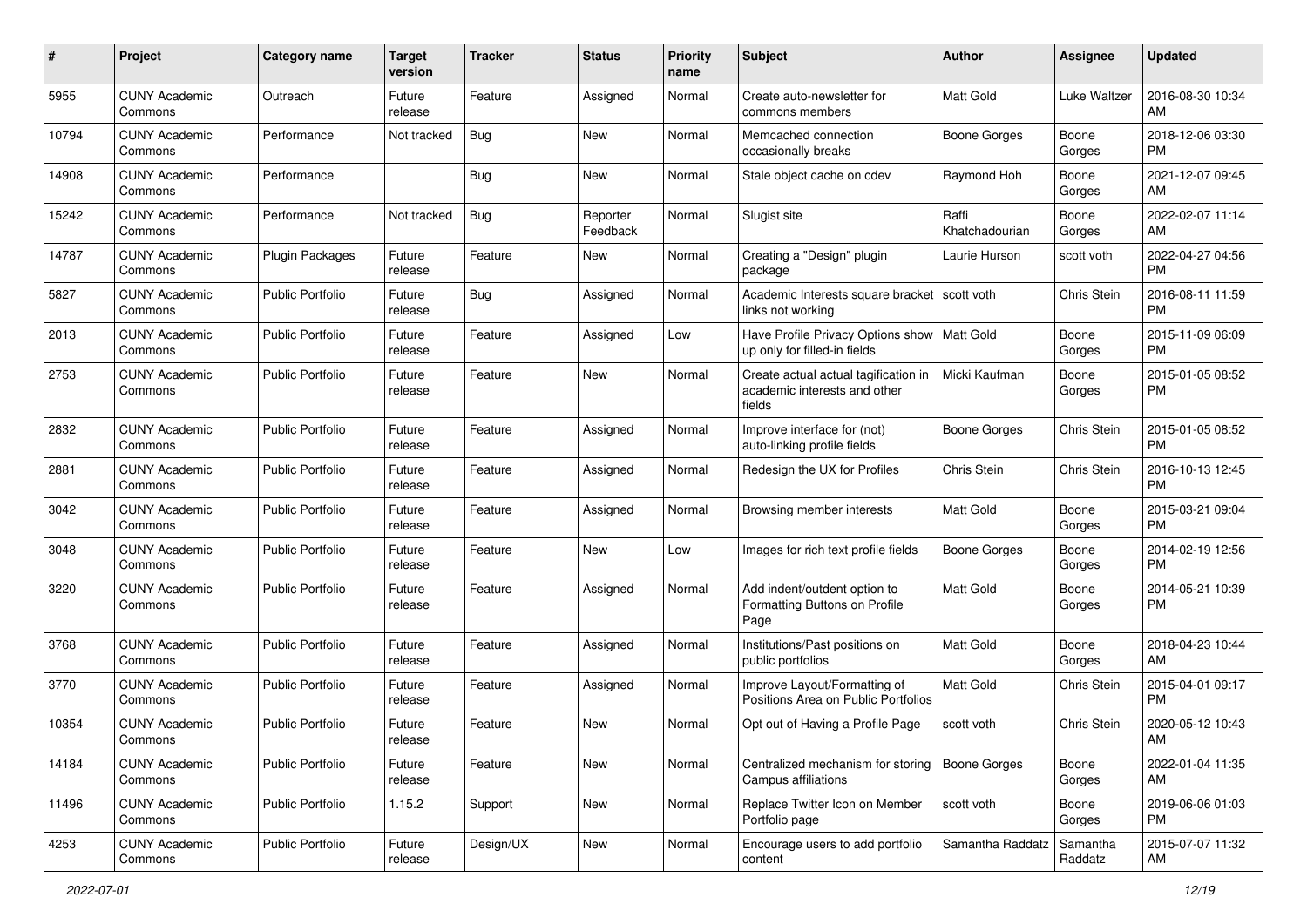| #     | Project                         | <b>Category name</b>    | <b>Target</b><br>version | <b>Tracker</b> | <b>Status</b>        | <b>Priority</b><br>name | <b>Subject</b>                                                           | <b>Author</b>    | Assignee            | <b>Updated</b>                |
|-------|---------------------------------|-------------------------|--------------------------|----------------|----------------------|-------------------------|--------------------------------------------------------------------------|------------------|---------------------|-------------------------------|
| 4404  | <b>CUNY Academic</b><br>Commons | <b>Public Portfolio</b> | Future<br>release        | Design/UX      | Assigned             | Normal                  | Change color of permissions info<br>on portfolio editing interface       | <b>Matt Gold</b> | Samantha<br>Raddatz | 2015-08-11 05:28<br><b>PM</b> |
| 4622  | <b>CUNY Academic</b><br>Commons | <b>Public Portfolio</b> | Future<br>release        | Design/UX      | New                  | Normal                  | <b>Profile Visibility Settings</b>                                       | Samantha Raddatz | Samantha<br>Raddatz | 2015-09-21 12:18<br><b>PM</b> |
| 6115  | <b>CUNY Academic</b><br>Commons | Publicity               | Not tracked              | Feature        | Assigned             | Normal                  | create digital signage for GC                                            | Matt Gold        | scott voth          | 2016-10-11 10:09<br><b>PM</b> |
| 9643  | <b>CUNY Academic</b><br>Commons | Publicity               | Not tracked              | Feature        | New                  | Normal                  | Create a page on the Commons<br>for logos etc.                           | Stephen Real     | Stephen Real        | 2018-04-24 10:53<br>AM        |
| 12247 | <b>CUNY Academic</b><br>Commons | Publicity               | Not tracked              | Support        | <b>New</b>           | Normal                  | <b>Screenshot of First Commons</b><br>Homepage                           | scott voth       | scott voth          | 2020-01-14 12:08<br><b>PM</b> |
| 3506  | <b>CUNY Academic</b><br>Commons | Publicity               | 1.7                      | Publicity      | <b>New</b>           | Normal                  | Prepare 1.7 email messaging                                              | Micki Kaufman    | Micki<br>Kaufman    | 2014-10-01 12:36<br><b>PM</b> |
| 3509  | <b>CUNY Academic</b><br>Commons | Publicity               | 1.7                      | Publicity      | <b>New</b>           | Normal                  | Create 1.7 digital signage imagery                                       | Micki Kaufman    | Marilyn<br>Weber    | 2014-10-01 12:40<br><b>PM</b> |
| 3510  | <b>CUNY Academic</b><br>Commons | Publicity               | 1.7                      | Publicity      | Assigned             | Normal                  | Post on the News Blog re: 'My<br>Commons'                                | Micki Kaufman    | Sarah<br>Morgano    | 2014-10-15 11:18<br>AM        |
| 3511  | <b>CUNY Academic</b><br>Commons | Publicity               | 1.7                      | Publicity      | Assigned             | Normal                  | Social media for 1.7                                                     | Micki Kaufman    | Sarah<br>Morgano    | 2014-10-14 03:32<br><b>PM</b> |
| 6014  | <b>CUNY Academic</b><br>Commons | Publicity               | Future<br>release        | Publicity      | Reporter<br>Feedback | Normal                  | Google search listing                                                    | <b>Matt Gold</b> | Boone<br>Gorges     | 2016-09-21 03:48<br><b>PM</b> |
| 11945 | <b>CUNY Academic</b><br>Commons | Reckoning               | Future<br>release        | Feature        | Reporter<br>Feedback | Normal                  | Add Comments bubble to<br>Reckoning views                                | Boone Gorges     | Boone<br>Gorges     | 2019-11-12 05:14<br><b>PM</b> |
| 940   | <b>CUNY Academic</b><br>Commons | Redmine                 | Future<br>release        | Feature        | Assigned             | Low                     | Communication with users after<br>releases                               | Matt Gold        | Dominic<br>Giglio   | 2012-09-09 04:36<br><b>PM</b> |
| 3615  | <b>CUNY Academic</b><br>Commons | Redmine                 | Not tracked              | Feature        | New                  | Low                     | Create Redmine issues via email                                          | Dominic Giglio   | Boone<br>Gorges     | 2017-11-16 11:36<br>AM        |
| 308   | <b>CUNY Academic</b><br>Commons | Registration            | Future<br>release        | Feature        | New                  | Normal                  | Group recommendations for<br>signup process                              | Boone Gorges     | Samantha<br>Raddatz | 2015-11-09 05:07<br><b>PM</b> |
| 370   | <b>CUNY Academic</b><br>Commons | Registration            | Future<br>release        | Feature        | Assigned             | High                    | <b>Guest Accounts</b>                                                    | Matt Gold        | Matt Gold           | 2015-04-09 09:33<br><b>PM</b> |
| 5225  | <b>CUNY Academic</b><br>Commons | Registration            | Future<br>release        | Feature        | Assigned             | Normal                  | On-boarding Issues                                                       | Luke Waltzer     | Samantha<br>Raddatz | 2016-02-12 02:58<br><b>PM</b> |
| 11860 | <b>CUNY Academic</b><br>Commons | Registration            | Future<br>release        | Feature        | New                  | Normal                  | <b>Ensure Students Are Aware They</b><br>Can Use Aliases At Registration | scott voth       |                     | 2019-09-24 08:46<br>AM        |
| 10273 | <b>CUNY Academic</b><br>Commons | Registration            | Not tracked              | Support        | Reporter<br>Feedback | Normal                  | users combining CF and campus<br>address                                 | Marilyn Weber    |                     | 2019-09-18 10:58<br>AM        |
| 6671  | CUNY Academic<br>Commons        | Reply By Email          | Not tracked              | <b>Bug</b>     | Assigned             | Normal                  | "Post too often" RBE error<br>message                                    | <b>Matt Gold</b> | Raymond<br>Hoh      | 2016-11-11 09:55<br>AM        |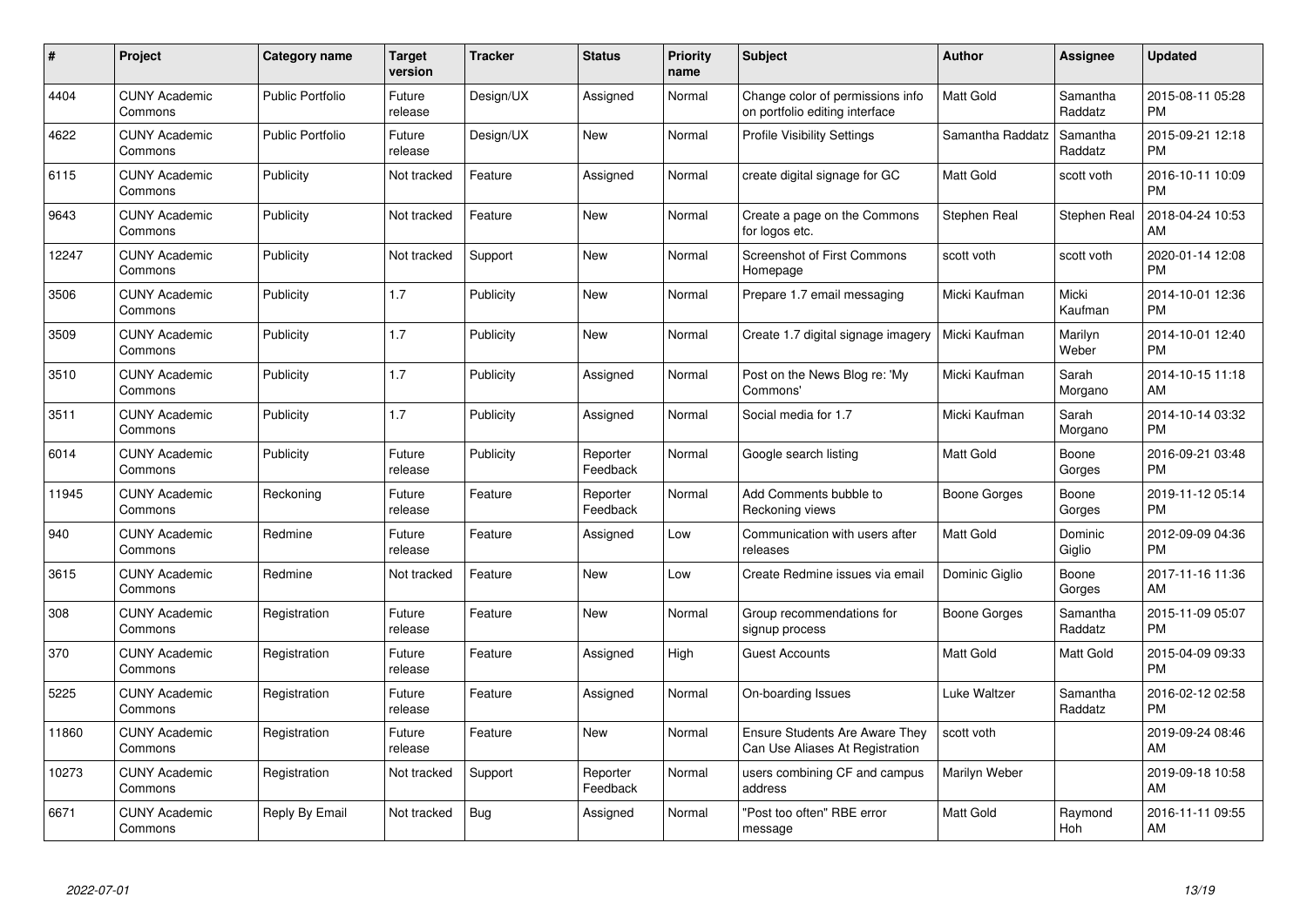| #     | Project                         | <b>Category name</b>     | <b>Target</b><br>version | <b>Tracker</b> | <b>Status</b> | Priority<br>name | <b>Subject</b>                                                                                                                                        | Author              | <b>Assignee</b>     | <b>Updated</b>                |
|-------|---------------------------------|--------------------------|--------------------------|----------------|---------------|------------------|-------------------------------------------------------------------------------------------------------------------------------------------------------|---------------------|---------------------|-------------------------------|
| 8991  | <b>CUNY Academic</b><br>Commons | Reply By Email           | Not tracked              | <b>Bug</b>     | Hold          | Normal           | RBE duplicate email message<br>issue                                                                                                                  | <b>Matt Gold</b>    | Raymond<br>Hoh      | 2018-02-18 08:53<br><b>PM</b> |
| 13430 | <b>CUNY Academic</b><br>Commons | Reply By Email           | Not tracked              | <b>Bug</b>     | New           | Normal           | Delay in RBE                                                                                                                                          | Luke Waltzer        | Raymond<br>Hoh      | 2020-10-13 11:16<br>AM        |
| 16177 | <b>CUNY Academic</b><br>Commons | Reply By Email           |                          | Bug            | New           | Normal           | Switch to Inbound mode for RBE                                                                                                                        | Raymond Hoh         | Raymond<br>Hoh      | 2022-05-30 04:32<br><b>PM</b> |
| 8976  | <b>CUNY Academic</b><br>Commons | Reply By Email           | Not tracked              | Feature        | Assigned      | Normal           | Package RBE new topics posting?                                                                                                                       | <b>Matt Gold</b>    | Raymond<br>Hoh      | 2017-12-04 02:34<br><b>PM</b> |
| 3369  | <b>CUNY Academic</b><br>Commons | Reply By Email           | Not tracked              | Outreach       | Hold          | Normal           | Release reply by email to WP<br>plugin directory                                                                                                      | <b>Matt Gold</b>    | Raymond<br>Hoh      | 2016-03-01 12:46<br><b>PM</b> |
| 3002  | <b>CUNY Academic</b><br>Commons | Search                   | Future<br>release        | Feature        | Assigned      | Normal           | Overhaul CAC search by using<br>external search appliance                                                                                             | <b>Boone Gorges</b> | Boone<br>Gorges     | 2020-07-15 03:05<br><b>PM</b> |
| 3662  | <b>CUNY Academic</b><br>Commons | SEO                      | Future<br>release        | Feature        | Assigned      | Normal           | Duplicate Content/SEO/Google<br>issues                                                                                                                | <b>Matt Gold</b>    | Raymond<br>Hoh      | 2015-04-13 04:37<br><b>PM</b> |
| 9729  | <b>CUNY Academic</b><br>Commons | <b>SEO</b>               | Not tracked              | Support        | New           | Normal           | 503 Errors showing on<br>newlaborforum.cuny.edu                                                                                                       | Diane Krauthamer    | Raymond<br>Hoh      | 2018-05-22 04:48<br><b>PM</b> |
| 13048 | <b>CUNY Academic</b><br>Commons | Shortcodes and<br>embeds | Future<br>release        | Feature        | New           | Normal           | Jupyter Notebooks support                                                                                                                             | Boone Gorges        |                     | 2020-07-14 11:46<br>AM        |
| 13331 | <b>CUNY Academic</b><br>Commons | Site cloning             | Future<br>release        | Bug            | New           | Normal           | Combine Site Template and Clone<br>operations                                                                                                         | <b>Boone Gorges</b> | Jeremy Felt         | 2021-11-19 12:39<br><b>PM</b> |
| 5282  | CUNY Academic<br>Commons        | Social Paper             | Future<br>release        | Bug            | New           | Normal           | Replying via email directs to paper<br>but not individual comment.                                                                                    | Marilyn Weber       | Raymond<br>Hoh      | 2016-03-02 01:48<br><b>PM</b> |
| 5488  | <b>CUNY Academic</b><br>Commons | Social Paper             | Future<br>release        | <b>Bug</b>     | <b>New</b>    | Normal           | Add a "last edited by" field to<br>Social Paper group directories                                                                                     | <b>Boone Gorges</b> |                     | 2016-04-21 10:05<br><b>PM</b> |
| 7663  | <b>CUNY Academic</b><br>Commons | Social Paper             | Future<br>release        | Bug            | New           | Normal           | Social Paper notifications not<br>formatted correctly on secondary<br>sites                                                                           | <b>Boone Gorges</b> | Boone<br>Gorges     | 2018-04-16 03:52<br><b>PM</b> |
| 7981  | <b>CUNY Academic</b><br>Commons | Social Paper             | Future<br>release        | Bug            | New           | Normal           | Social Paper comments should<br>not go to spam                                                                                                        | Luke Waltzer        | Boone<br>Gorges     | 2018-04-16 03:52<br><b>PM</b> |
| 5050  | <b>CUNY Academic</b><br>Commons | Social Paper             | Future<br>release        | Feature        | New           | Low              | Making comments visible in SP<br>editing mode (SP suggestion #1)                                                                                      | Marilyn Weber       | Samantha<br>Raddatz | 2019-09-17 11:10<br><b>PM</b> |
| 5052  | <b>CUNY Academic</b><br>Commons | Social Paper             | Future<br>release        | Feature        | New           | Low              | Sentence by sentence or line by<br>line comments (SP suggestion #3)                                                                                   | Marilyn Weber       | Boone<br>Gorges     | 2016-02-11 10:24<br><b>PM</b> |
| 5053  | <b>CUNY Academic</b><br>Commons | Social Paper             | Future<br>release        | Feature        | New           | Low              | Scrollable menu to add readers<br>(SP suggestion #4)                                                                                                  | Marilyn Weber       | Samantha<br>Raddatz | 2016-04-21 05:21<br><b>PM</b> |
| 5058  | <b>CUNY Academic</b><br>Commons | Social Paper             | Future<br>release        | Feature        | New           | Low              | Can there be a clearer signal that<br>even when comments have<br>already been made you add<br>comments by clicking on the side?<br>(SP suggestion #5) | Marilyn Weber       | Samantha<br>Raddatz | 2016-02-11 10:24<br><b>PM</b> |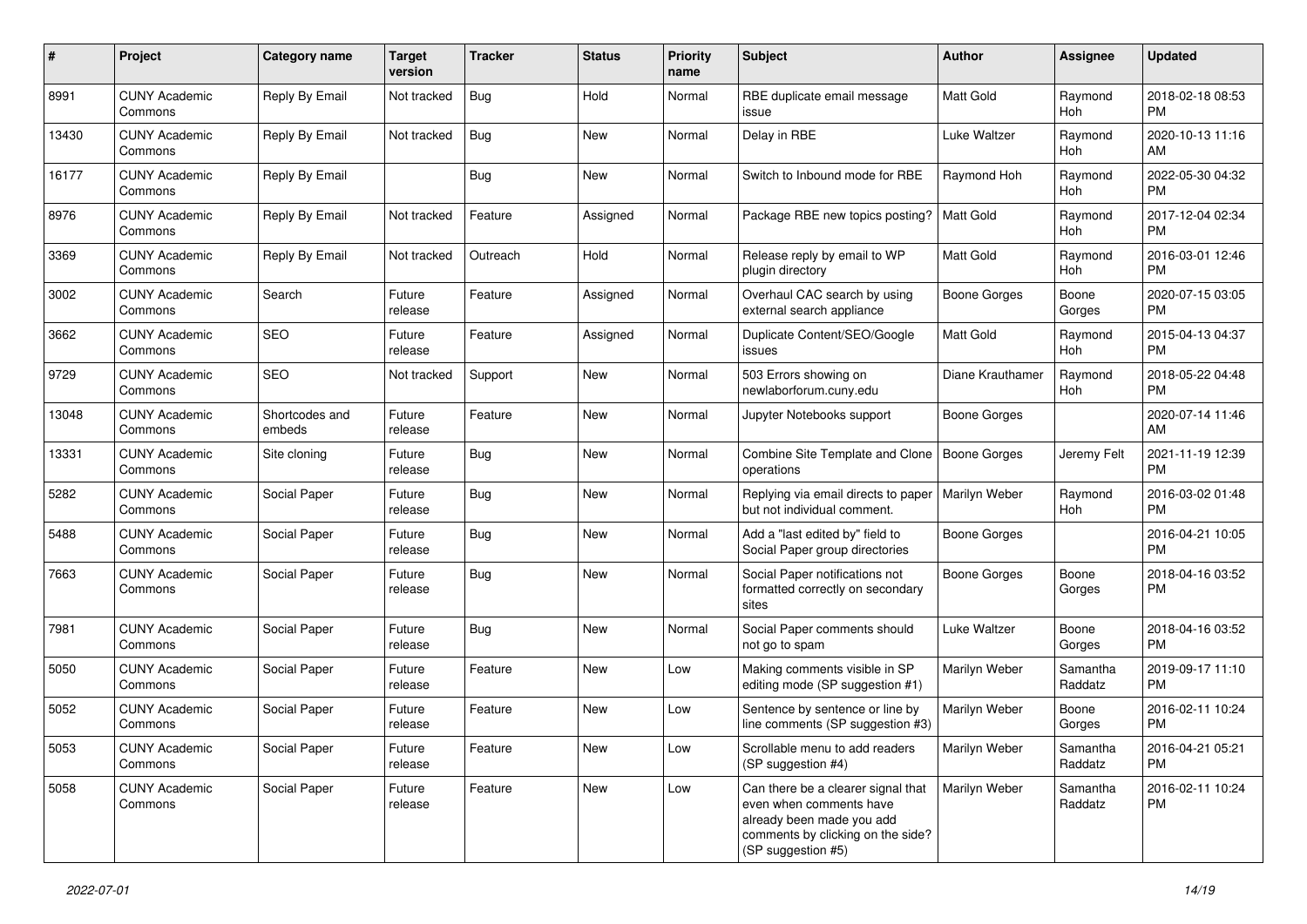| $\#$  | Project                         | <b>Category name</b>    | <b>Target</b><br>version | <b>Tracker</b> | <b>Status</b>        | <b>Priority</b><br>name | <b>Subject</b>                                                                                  | <b>Author</b>           | Assignee            | <b>Updated</b>                |
|-------|---------------------------------|-------------------------|--------------------------|----------------|----------------------|-------------------------|-------------------------------------------------------------------------------------------------|-------------------------|---------------------|-------------------------------|
| 5199  | <b>CUNY Academic</b><br>Commons | Social Paper            | Future<br>release        | Feature        | <b>New</b>           | Normal                  | add tables to the SP editor                                                                     | Marilyn Weber           |                     | 2016-10-24 11:27<br>AM        |
| 5205  | <b>CUNY Academic</b><br>Commons | Social Paper            | Future<br>release        | Feature        | <b>New</b>           | Normal                  | Social Paper folders                                                                            | Marilyn Weber           |                     | 2016-02-11 10:24<br><b>PM</b> |
| 5397  | <b>CUNY Academic</b><br>Commons | Social Paper            | Future<br>release        | Feature        | New                  | Normal                  | frustrating to have to<br>enable/disable in SP                                                  | Marilyn Weber           | Samantha<br>Raddatz | 2016-04-20 03:39<br><b>PM</b> |
| 5489  | <b>CUNY Academic</b><br>Commons | Social Paper            | Future<br>release        | Feature        | <b>New</b>           | Normal                  | Asc/desc sorting for Social Paper<br>directories                                                | <b>Boone Gorges</b>     |                     | 2016-04-21 10:06<br><b>PM</b> |
| 8898  | <b>CUNY Academic</b><br>Commons | Social Paper            | Not tracked              | Feature        | Assigned             | Normal                  | Usage data on docs and social<br>paper                                                          | Matt Gold               | Matt Gold           | 2017-11-16 11:32<br>AM        |
| 13975 | <b>CUNY Academic</b><br>Commons | Social Paper            | Not tracked              | Support        | Reporter<br>Feedback | Normal                  | can't approve comments on Social<br>Paper paper                                                 | Marilyn Weber           |                     | 2021-02-12 09:33<br>AM        |
| 5182  | <b>CUNY Academic</b><br>Commons | Social Paper            | Future<br>release        | Design/UX      | <b>New</b>           | Normal                  | "Publishing" a private paper on<br>social paper?                                                | Raffi<br>Khatchadourian | Boone<br>Gorges     | 2016-10-13 04:12<br><b>PM</b> |
| 5183  | <b>CUNY Academic</b><br>Commons | Social Paper            | Future<br>release        | Design/UX      | <b>New</b>           | Normal                  | Creating a new paper when<br>viewing an existing paper                                          | Raffi<br>Khatchadourian | Samantha<br>Raddatz | 2016-02-02 12:09<br><b>PM</b> |
| 6426  | <b>CUNY Academic</b><br>Commons | Spam/Spam<br>Prevention | Future<br>release        | Feature        | Assigned             | Normal                  | Force captcha on all comments?                                                                  | <b>Matt Gold</b>        | <b>Tahir Butt</b>   | 2016-10-24 02:06<br><b>PM</b> |
| 8666  | <b>CUNY Academic</b><br>Commons | Teaching                | Not tracked              | Documentation  | Assigned             | Normal                  | Create Teaching on the Commons<br>Resource Page                                                 | <b>Matt Gold</b>        | Laurie Hurson       | 2019-09-23 03:16<br><b>PM</b> |
| 3090  | <b>CUNY Academic</b><br>Commons | Twitter page            | Future<br>release        | Feature        | Assigned             | Normal                  | Prevent Retweets from showing<br>up on Commons twitter page                                     | Matt Gold               | <b>Tahir Butt</b>   | 2016-10-24 11:31<br>AM        |
| 4661  | <b>CUNY Academic</b><br>Commons | User Experience         | Future<br>release        | Bug            | Assigned             | Normal                  | Simplify Events text                                                                            | <b>Matt Gold</b>        | Samantha<br>Raddatz | 2015-10-02 09:06<br><b>PM</b> |
| 3473  | <b>CUNY Academic</b><br>Commons | <b>User Experience</b>  | Future<br>release        | Feature        | Assigned             | Normal                  | Commons profile: Add help info<br>about "Positions" replacing "title"                           | Keith Miyake            | Samantha<br>Raddatz | 2015-11-09 02:28<br><b>PM</b> |
| 5316  | <b>CUNY Academic</b><br>Commons | User Experience         | Future<br>release        | Feature        | Assigned             | Normal                  | Prompt user email address<br>updates                                                            | <b>Matt Gold</b>        | Stephen Real        | 2016-12-21 03:30<br><b>PM</b> |
| 4222  | <b>CUNY Academic</b><br>Commons | User Experience         | Future<br>release        | Design/UX      | <b>New</b>           | Normal                  | Add information to 'Delete<br>Account' page                                                     | Samantha Raddatz        | scott voth          | 2015-06-26 11:35<br>AM        |
| 6298  | <b>CUNY Academic</b><br>Commons | User Experience         | Not tracked              | Design/UX      | Assigned             | Normal                  | Examine data from survey                                                                        | Matt Gold               | Margaret<br>Galvan  | 2016-10-14 12:16<br><b>PM</b> |
| 8675  | <b>CUNY Academic</b><br>Commons | User Onboarding         | Future<br>release        | Bug            | Reporter<br>Feedback | Low                     | Add new User search screen calls<br>for the input of email address but<br>doesn't work with one | Paul Hebert             | Boone<br>Gorges     | 2017-10-11 11:17<br>AM        |
| 9941  | <b>CUNY Academic</b><br>Commons | Wiki                    | Not tracked              | Support        | Assigned             | Normal                  | Wiki functionality                                                                              | Matt Gold               | Boone<br>Gorges     | 2018-06-26 10:57<br>AM        |
| 14483 | <b>CUNY Academic</b><br>Commons | WordPress - Media       | Not tracked              | Bug            | Reporter<br>Feedback | Normal                  | <b>Wordpress PDF Embed Stopped</b><br>Working after JITP Media Clone                            | Patrick DeDauw          | Boone<br>Gorges     | 2021-05-20 01:51<br><b>PM</b> |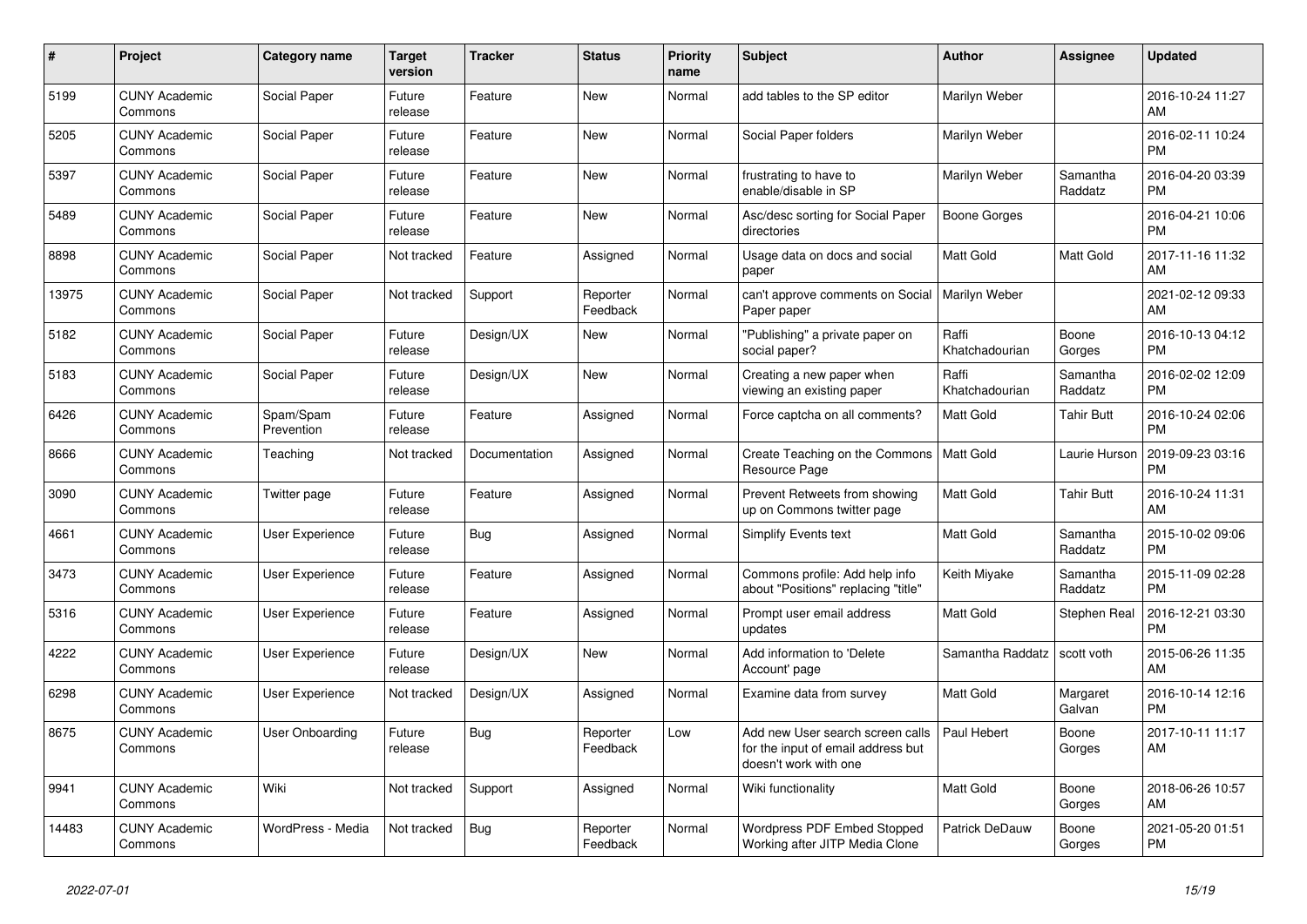| #     | Project                         | <b>Category name</b> | <b>Target</b><br>version | <b>Tracker</b> | <b>Status</b>        | Priority<br>name | <b>Subject</b>                                                                                               | Author                  | <b>Assignee</b>     | <b>Updated</b>                |
|-------|---------------------------------|----------------------|--------------------------|----------------|----------------------|------------------|--------------------------------------------------------------------------------------------------------------|-------------------------|---------------------|-------------------------------|
| 11386 | <b>CUNY Academic</b><br>Commons | WordPress - Media    | Not tracked              | Support        | Reporter<br>Feedback | Normal           | disappearing images                                                                                          | scott voth              | Boone<br>Gorges     | 2019-05-14 10:32<br>AM        |
| 11449 | <b>CUNY Academic</b><br>Commons | WordPress - Media    | Not tracked              | Support        | Reporter<br>Feedback | Normal           | Cloning Media Library for JITP<br>from Staging to Production Site                                            | Patrick DeDauw          | Boone<br>Gorges     | 2019-05-13 12:00<br><b>PM</b> |
| 2167  | <b>CUNY Academic</b><br>Commons | WordPress (misc)     | Future<br>release        | Bug            | Assigned             | Normal           | <b>CAC-Livestream Plugin Issues</b>                                                                          | Michael Smith           | Dominic<br>Giglio   | 2015-01-02 03:06<br><b>PM</b> |
| 4388  | <b>CUNY Academic</b><br>Commons | WordPress (misc)     | Future<br>release        | <b>Bug</b>     | Assigned             | Normal           | Repeated request for<br>authentication.                                                                      | Alice.Lynn<br>McMichael | Raymond<br>Hoh      | 2015-08-11 07:35<br><b>PM</b> |
| 6755  | <b>CUNY Academic</b><br>Commons | WordPress (misc)     | Future<br>release        | <b>Bug</b>     | New                  | Normal           | Cannot Deactivate Plugin                                                                                     | Laura Kane              |                     | 2016-11-16 01:12<br><b>PM</b> |
| 9346  | <b>CUNY Academic</b><br>Commons | WordPress (misc)     | Not tracked              | <b>Bug</b>     | New                  | Normal           | Clone cetls.bmcc.cuny.edu for<br>development                                                                 | Owen Roberts            | Raymond<br>Hoh      | 2018-03-06 05:35<br><b>PM</b> |
| 10040 | <b>CUNY Academic</b><br>Commons | WordPress (misc)     | Not tracked              | Bug            | Reporter<br>Feedback | Normal           | User doesn't see full list of themes                                                                         | <b>Matt Gold</b>        | Boone<br>Gorges     | 2018-07-25 10:12<br>AM        |
| 11024 | <b>CUNY Academic</b><br>Commons | WordPress (misc)     | Future<br>release        | Bug            | New                  | Normal           | Subsites should not show "you<br>should update your .htaccess<br>now" notice after permalink setting<br>save | <b>Boone Gorges</b>     |                     | 2019-01-28 01:35<br><b>PM</b> |
| 14113 | <b>CUNY Academic</b><br>Commons | WordPress (misc)     | Future<br>release        | Bug            | Hold                 | Normal           | Block Editor Not Working on this<br>page - Json error                                                        | scott voth              | Boone<br>Gorges     | 2021-03-05 11:01<br>AM        |
| 16245 | <b>CUNY Academic</b><br>Commons | WordPress (misc)     |                          | <b>Bug</b>     | Reporter<br>Feedback | Normal           | Save Button missing on<br>WordPress Profile page                                                             | scott voth              | Raymond<br>Hoh      | 2022-06-16 03:09<br><b>PM</b> |
| 16255 | <b>CUNY Academic</b><br>Commons | WordPress (misc)     |                          | Bug            | New                  | Normal           | Need to define 'MULTISITE'<br>constant in wp-config.php                                                      | Raymond Hoh             |                     | 2022-06-19 09:31<br>AM        |
| 287   | <b>CUNY Academic</b><br>Commons | WordPress (misc)     | Future<br>release        | Feature        | Assigned             | Normal           | Create troubleshooting tool for<br>account sign-up                                                           | Matt Gold               | Boone<br>Gorges     | 2015-11-09 06:17<br><b>PM</b> |
| 365   | <b>CUNY Academic</b><br>Commons | WordPress (misc)     | Future<br>release        | Feature        | Assigned             | Normal           | <b>Create Mouseover Tooltips</b><br>throughout Site                                                          | Matt Gold               | Chris Stein         | 2015-11-09 06:18<br><b>PM</b> |
| 1105  | <b>CUNY Academic</b><br>Commons | WordPress (misc)     | Future<br>release        | Feature        | Assigned             | Normal           | Rephrase Blog Privacy Options                                                                                | <b>Matt Gold</b>        | Samantha<br>Raddatz | 2015-11-09 06:19<br><b>PM</b> |
| 1508  | <b>CUNY Academic</b><br>Commons | WordPress (misc)     | Future<br>release        | Feature        | Assigned             | Normal           | Share login cookies across<br>mapped domains                                                                 | <b>Boone Gorges</b>     | Boone<br>Gorges     | 2012-07-02 12:12<br><b>PM</b> |
| 3657  | <b>CUNY Academic</b><br>Commons | WordPress (misc)     | Not tracked              | Feature        | New                  | Normal           | Create alert for GC email<br>addresses                                                                       | Matt Gold               | Matt Gold           | 2016-04-14 11:29<br>PM        |
| 3759  | <b>CUNY Academic</b><br>Commons | WordPress (misc)     | Future<br>release        | Feature        | Assigned             | Normal           | Review Interface for Adding Users<br>to Blogs                                                                | Matt Gold               | Boone<br>Gorges     | 2015-03-24 05:52<br>PM        |
| 6332  | <b>CUNY Academic</b><br>Commons | WordPress (misc)     | Future<br>release        | Feature        | New                  | Normal           | Allow uploaded files to be marked<br>as private in an ad hoc way                                             | <b>Boone Gorges</b>     |                     | 2016-10-17 11:41<br><b>PM</b> |
| 10380 | <b>CUNY Academic</b><br>Commons | WordPress (misc)     | Future<br>release        | Feature        | In Progress          | Normal           | Remove blacklisted plugins                                                                                   | Boone Gorges            |                     | 2022-04-26 12:00<br><b>PM</b> |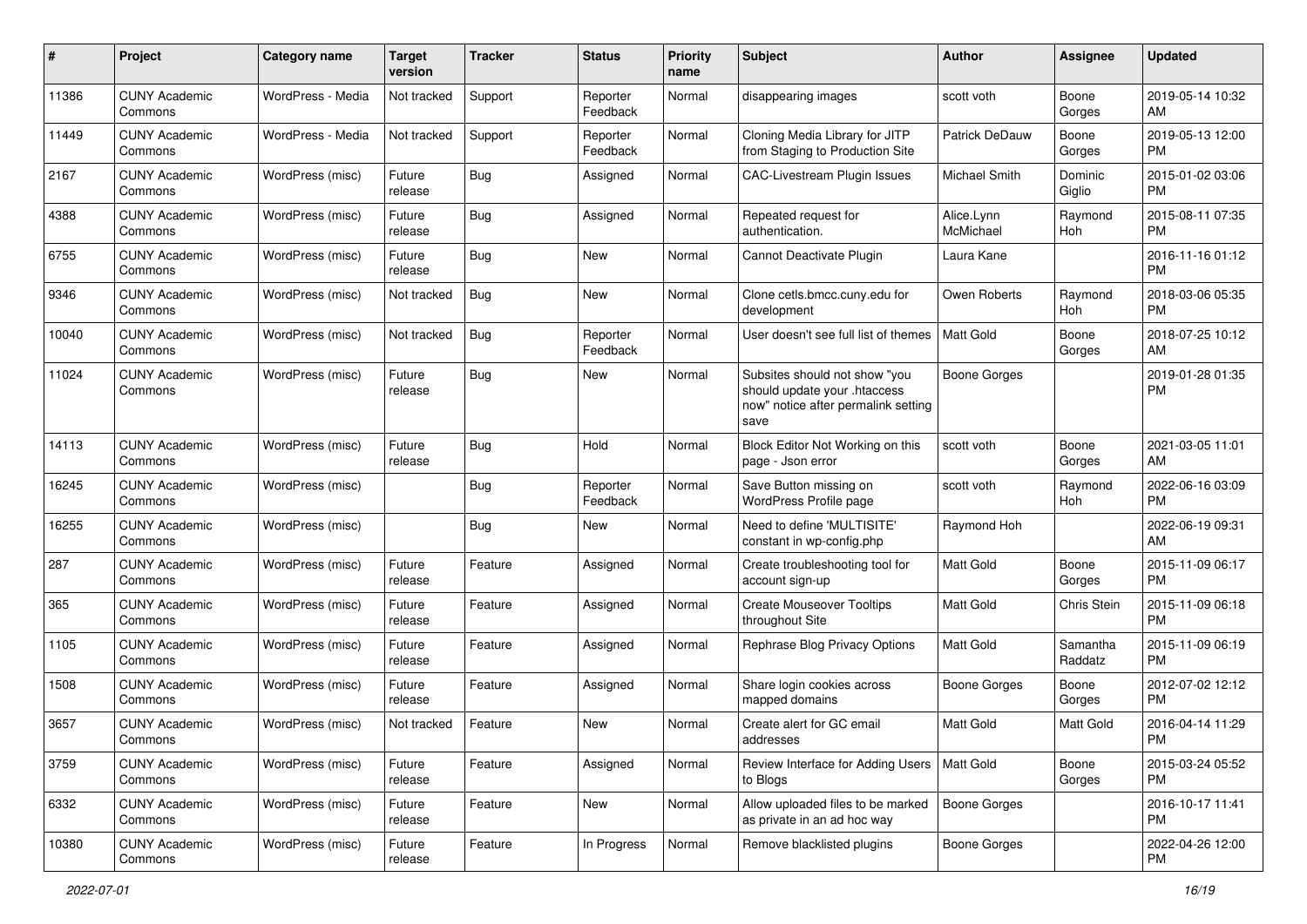| #     | Project                         | <b>Category name</b>     | <b>Target</b><br>version | <b>Tracker</b> | <b>Status</b>        | Priority<br>name | <b>Subject</b>                                                                            | <b>Author</b>    | <b>Assignee</b> | <b>Updated</b>                |
|-------|---------------------------------|--------------------------|--------------------------|----------------|----------------------|------------------|-------------------------------------------------------------------------------------------|------------------|-----------------|-------------------------------|
| 13835 | <b>CUNY Academic</b><br>Commons | WordPress (misc)         | Future<br>release        | Feature        | <b>New</b>           | Normal           | Allow OneSearch widget to have<br>'CUNY' as campus                                        | Boone Gorges     | Boone<br>Gorges | 2021-11-19 12:39<br><b>PM</b> |
| 636   | <b>CUNY Academic</b><br>Commons | WordPress (misc)         | Not tracked              | Support        | Assigned             | Normal           | Create Lynda.com-like Table of<br>Contents for Prospective Tutorial<br><b>Screencasts</b> | <b>Matt Gold</b> | scott voth      | 2016-02-23 03:12<br><b>PM</b> |
| 2175  | <b>CUNY Academic</b><br>Commons | WordPress (misc)         | Not tracked              | Support        | Assigned             | Normal           | Subscibe 2 vs. Jetpack<br>subscription options                                            | local admin      | Matt Gold       | 2016-01-26 04:58<br><b>PM</b> |
| 11624 | <b>CUNY Academic</b><br>Commons | WordPress (misc)         | Not tracked              | Support        | New                  | Normal           | Change pages into posts or swap<br>database for a Commons site?                           | Stephen Klein    | Raymond<br>Hoh  | 2019-07-09 11:04<br>AM        |
| 14074 | <b>CUNY Academic</b><br>Commons | WordPress (misc)         | Not tracked              | Support        | Reporter<br>Feedback | Normal           | page password protection problem                                                          | Marilyn Weber    |                 | 2021-03-02 11:03<br>AM        |
| 14983 | <b>CUNY Academic</b><br>Commons | WordPress (misc)         | Not tracked              | Support        | Reporter<br>Feedback | Normal           | "Read More" tag not working                                                               | Rebecca Krisel   | Raymond<br>Hoh  | 2021-11-23 01:17<br><b>PM</b> |
| 15767 | <b>CUNY Academic</b><br>Commons | WordPress (misc)         |                          | Support        | <b>New</b>           | Normal           | Site loading slowly                                                                       | scott voth       | Boone<br>Gorges | 2022-04-04 08:56<br><b>PM</b> |
| 11843 | <b>CUNY Academic</b><br>Commons | WordPress (misc)         | Future<br>release        | Design/UX      | <b>New</b>           | Normal           | Tweaking the Gutenberg Editor<br>Interface                                                | Laurie Hurson    |                 | 2022-04-26 12:00<br><b>PM</b> |
| 3691  | <b>CUNY Academic</b><br>Commons | <b>WordPress Plugins</b> | Future<br>release        | Bug            | <b>New</b>           | Normal           | <b>WPMU Domain Mapping</b><br>Debugging on cdev                                           | Raymond Hoh      | Matt Gold       | 2014-12-12 09:04<br>AM        |
| 3939  | <b>CUNY Academic</b><br>Commons | <b>WordPress Plugins</b> | Future<br>release        | Bug            | Hold                 | Normal           | Activity stream support for<br>Co-Authors Plus plugin                                     | Raymond Hoh      | Raymond<br>Hoh  | 2015-11-09 06:13<br><b>PM</b> |
| 6356  | <b>CUNY Academic</b><br>Commons | <b>WordPress Plugins</b> | Future<br>release        | Bug            | Reporter<br>Feedback | Low              | Should Subscribe2 be<br>deprecated?                                                       | Luke Waltzer     |                 | 2017-03-20 12:20<br><b>PM</b> |
| 9289  | <b>CUNY Academic</b><br>Commons | <b>WordPress Plugins</b> | Future<br>release        | Bug            | Reporter<br>Feedback | Normal           | Email Users Plugin                                                                        | Laurie Hurson    | Boone<br>Gorges | 2018-10-24 12:34<br><b>PM</b> |
| 9515  | <b>CUNY Academic</b><br>Commons | <b>WordPress Plugins</b> | Not tracked              | Bug            | Reporter<br>Feedback | Normal           | Text to Speech plugin - "More<br>Slowly" checkbox not working                             | scott voth       | Boone<br>Gorges | 2018-06-13 02:26<br><b>PM</b> |
| 9926  | <b>CUNY Academic</b><br>Commons | <b>WordPress Plugins</b> | Future<br>release        | <b>Bug</b>     | <b>New</b>           | Normal           | twitter-mentions-as-comments<br>cron jobs can run long                                    | Boone Gorges     | Boone<br>Gorges | 2018-10-24 12:34<br><b>PM</b> |
| 11120 | <b>CUNY Academic</b><br>Commons | <b>WordPress Plugins</b> | Not tracked              | Bug            | Reporter<br>Feedback | Normal           | Events Manager Events Not<br>Showing Up                                                   | Mark Webb        |                 | 2019-02-27 04:10<br><b>PM</b> |
| 11415 | <b>CUNY Academic</b><br>Commons | <b>WordPress Plugins</b> | Not tracked              | Bug            | Reporter<br>Feedback | Normal           | Blog Subscriptions in Jetpack                                                             | Laurie Hurson    |                 | 2019-05-14 10:34<br>AM        |
| 11649 | <b>CUNY Academic</b><br>Commons | <b>WordPress Plugins</b> | 2.0.3                    | Bug            | In Progress          | Normal           | CC license displayed on every<br>page                                                     | Gina Cherry      | Raymond<br>Hoh  | 2022-06-29 11:32<br>AM        |
| 12573 | <b>CUNY Academic</b><br>Commons | <b>WordPress Plugins</b> | Future<br>release        | <b>Bug</b>     | New                  | Normal           | CommentPress Core Issues                                                                  | scott voth       |                 | 2020-03-24 04:32<br><b>PM</b> |
| 14987 | <b>CUNY Academic</b><br>Commons | <b>WordPress Plugins</b> | Future<br>release        | Bug            | <b>New</b>           | Normal           | Elementor update causes<br>database freeze-up                                             | Boone Gorges     | Boone<br>Gorges | 2021-11-29 12:02<br><b>PM</b> |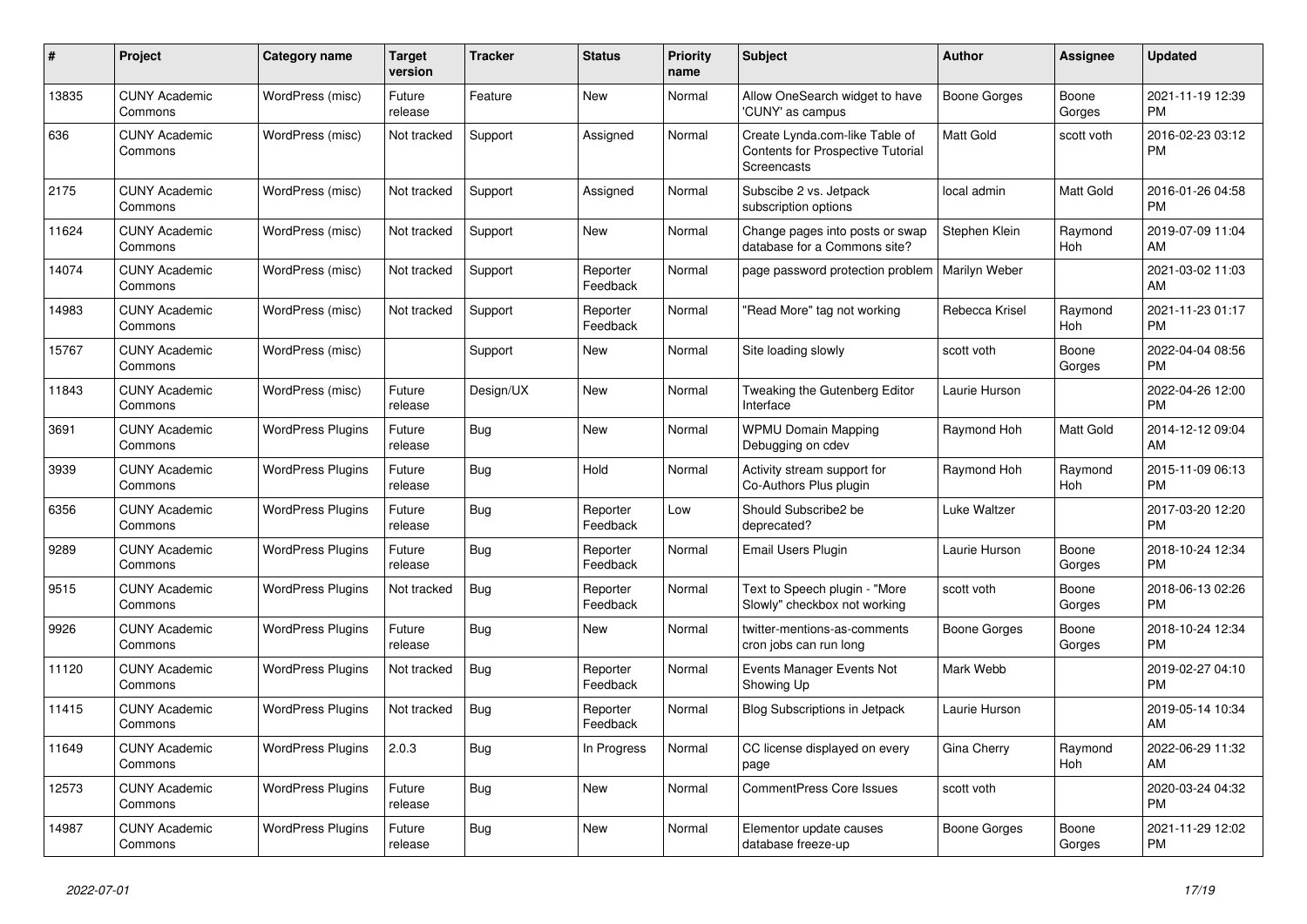| #     | Project                         | <b>Category name</b>     | <b>Target</b><br>version | <b>Tracker</b> | <b>Status</b>        | Priority<br>name | <b>Subject</b>                                                     | <b>Author</b>           | <b>Assignee</b>   | <b>Updated</b>                |
|-------|---------------------------------|--------------------------|--------------------------|----------------|----------------------|------------------|--------------------------------------------------------------------|-------------------------|-------------------|-------------------------------|
| 15516 | <b>CUNY Academic</b><br>Commons | <b>WordPress Plugins</b> |                          | Bug            | Reporter<br>Feedback | Normal           | Can't publish or save draft of post<br>on wordpress.com            | Raffi<br>Khatchadourian | Raymond<br>Hoh    | 2022-03-02 05:52<br><b>PM</b> |
| 16319 | <b>CUNY Academic</b><br>Commons | <b>WordPress Plugins</b> | 2.0.3                    | <b>Bug</b>     | <b>New</b>           | Normal           | Request for Events Calendar Pro<br>5.14.2 update                   | Raymond Hoh             | Raymond<br>Hoh    | 2022-07-01 04:16<br><b>PM</b> |
| 364   | <b>CUNY Academic</b><br>Commons | <b>WordPress Plugins</b> | Future<br>release        | Feature        | <b>New</b>           | Normal           | <b>Bulletin Board</b>                                              | Matt Gold               |                   | 2015-01-05 08:50<br><b>PM</b> |
| 497   | <b>CUNY Academic</b><br>Commons | <b>WordPress Plugins</b> | Future<br>release        | Feature        | Assigned             | Normal           | Drag and Drop Ordering on<br>Gallery Post Plugin                   | Matt Gold               | Ron Rennick       | 2015-11-09 06:18<br><b>PM</b> |
| 658   | <b>CUNY Academic</b><br>Commons | <b>WordPress Plugins</b> | Future<br>release        | Feature        | Assigned             | Normal           | Rebulid Sitewide Tag Suggestion                                    | <b>Matt Gold</b>        | Boone<br>Gorges   | 2015-01-05 08:47<br><b>PM</b> |
| 1562  | <b>CUNY Academic</b><br>Commons | <b>WordPress Plugins</b> | Future<br>release        | Feature        | Assigned             | Low              | Play with NYT Collaborative<br>Authoring Tool                      | <b>Matt Gold</b>        | Boone<br>Gorges   | 2015-01-05 08:47<br><b>PM</b> |
| 2223  | <b>CUNY Academic</b><br>Commons | <b>WordPress Plugins</b> | Future<br>release        | Feature        | Assigned             | Low              | Add Participad to the CUNY<br><b>Academic Commons</b>              | Matt Gold               | Boone<br>Gorges   | 2014-09-17 10:03<br><b>PM</b> |
| 8498  | <b>CUNY Academic</b><br>Commons | <b>WordPress Plugins</b> | Future<br>release        | Feature        | New                  | Low              | <b>Gravity Forms Email Users</b>                                   | Raffi<br>Khatchadourian | Matt Gold         | 2017-10-13 12:58<br><b>PM</b> |
| 9947  | <b>CUNY Academic</b><br>Commons | <b>WordPress Plugins</b> | Future<br>release        | Feature        | Reporter<br>Feedback | Normal           | Install H5P quiz plugin                                            | Matt Gold               | Boone<br>Gorges   | 2018-09-11 11:01<br>AM        |
| 12121 | <b>CUNY Academic</b><br>Commons | <b>WordPress Plugins</b> | 2.0.3                    | Feature        | Reporter<br>Feedback | Normal           | Embedding H5P Iframes on<br>Commons Site                           | Laurie Hurson           | Boone<br>Gorges   | 2022-06-29 11:32<br>AM        |
| 16314 | <b>CUNY Academic</b><br>Commons | <b>WordPress Plugins</b> |                          | Feature        | New                  | Normal           | Install Multicollab plug-in?                                       | Raffi<br>Khatchadourian |                   | 2022-06-29 03:44<br><b>PM</b> |
| 5826  | <b>CUNY Academic</b><br>Commons | <b>WordPress Plugins</b> | Future<br>release        | Support        | Reporter<br>Feedback | Normal           | <b>Remove Subscription Options</b><br>plugin from directory        | Sarah Morgano           | Sarah<br>Morgano  | 2016-10-21 04:14<br><b>PM</b> |
| 9211  | <b>CUNY Academic</b><br>Commons | <b>WordPress Plugins</b> | Future<br>release        | Support        | Reporter<br>Feedback | Normal           | Auto-Role Setting in Forum Plugin<br><b>Causing Some Confusion</b> | Luke Waltzer            | Boone<br>Gorges   | 2018-03-13 11:44<br>AM        |
| 11545 | <b>CUNY Academic</b><br>Commons | <b>WordPress Plugins</b> | Not tracked              | Support        | New                  | Normal           | Twitter searches in WordPress                                      | Gina Cherry             | Matt Gold         | 2019-09-23 01:03<br><b>PM</b> |
| 11788 | <b>CUNY Academic</b><br>Commons | <b>WordPress Plugins</b> | Future<br>release        | Support        | Reporter<br>Feedback | Normal           | Plugin Request - Browse Aloud                                      | scott voth              |                   | 2019-09-24 08:42<br>AM        |
| 12741 | <b>CUNY Academic</b><br>Commons | <b>WordPress Plugins</b> | Not tracked              | Support        | Reporter<br>Feedback | Normal           | <b>Tableau Public Viz Block</b>                                    | Marilyn Weber           | Raymond<br>Hoh    | 2020-05-12 11:00<br>AM        |
| 13946 | <b>CUNY Academic</b><br>Commons | <b>WordPress Plugins</b> | 2.1.0                    | Support        | Assigned             | Normal           | <b>Custom Embed handler For</b><br>OneDrive files                  | scott voth              | Raymond<br>Hoh    | 2022-05-26 10:46<br>AM        |
| 8078  | <b>CUNY Academic</b><br>Commons | <b>WordPress Plugins</b> | Future<br>release        | System Upgrade | Assigned             | Normal           | <b>CommentPress Updates</b>                                        | Margaret Galvan         | Christian<br>Wach | 2017-05-08 03:49<br><b>PM</b> |
| 10769 | CUNY Academic<br>Commons        | <b>WordPress Themes</b>  | Not tracked              | Bug            | Reporter<br>Feedback | Normal           | 2011 Theme Sidebar                                                 | Mark Webb               |                   | 2018-12-04 04:09<br><b>PM</b> |